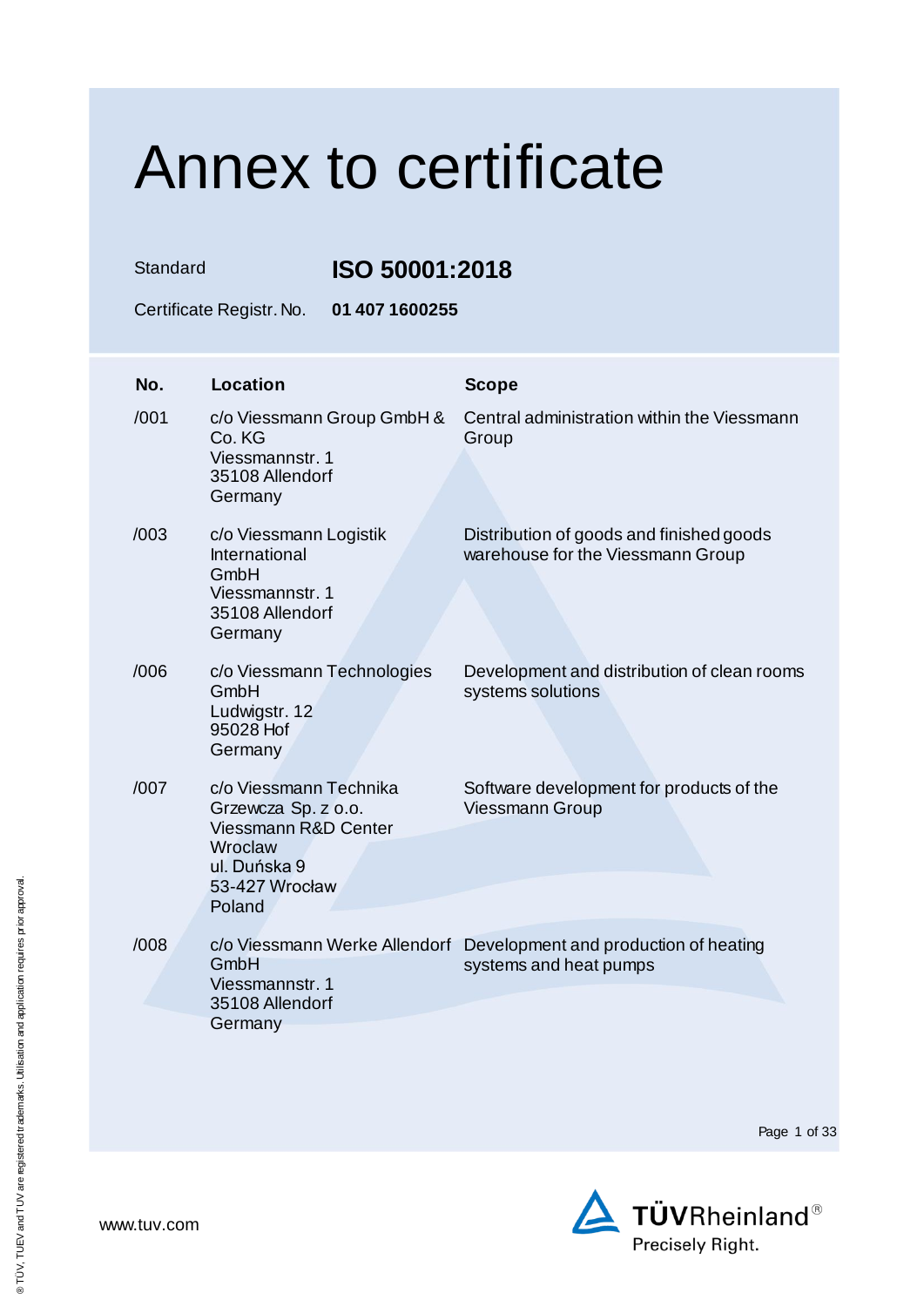### Annex to certificate Standard **ISO 50001:2018** Certificate Registr. No. **01 407 1600255** /009 c/o Viessmann Elektronik GmbH Beetwiese 2 35108 Allendorf Germany Development and production of control units /010 c/o Viessmann Werke Berlin GmbH Kanalstr. 13 12357 Berlin Germany Development and production of oil- / gas fired boilers /011 c/o Viessmann Kraft-Wärme-Kopplung GmbH Emmy-Noether-Str. 3 86899 Landsberg Germany Development, production and service of CHP units /012 c/o Viessmann Faulquemont S.A.S Avenue André Gouy - Zone Industrielle 57380 Faulquemont France Development and production of domestic hot water cylinders and solar thermal systems /013 c/o Viessmann Technika Grzewcza Sp. z o.o. ul. Jaworzyńska 289 59-220 Legnica Poland Electrical enclosure assembly, cable assembly and CU pipework systems and manufacture, assembly of refrigeration systems and heat pumps /015 c/o Viessmann Technika Dombóvár Kft Munkás tér 1 7200 Dombóvár **Hungary** Production of oil- / gas fired boilers and solid fuel boilers

Page 2 of 33

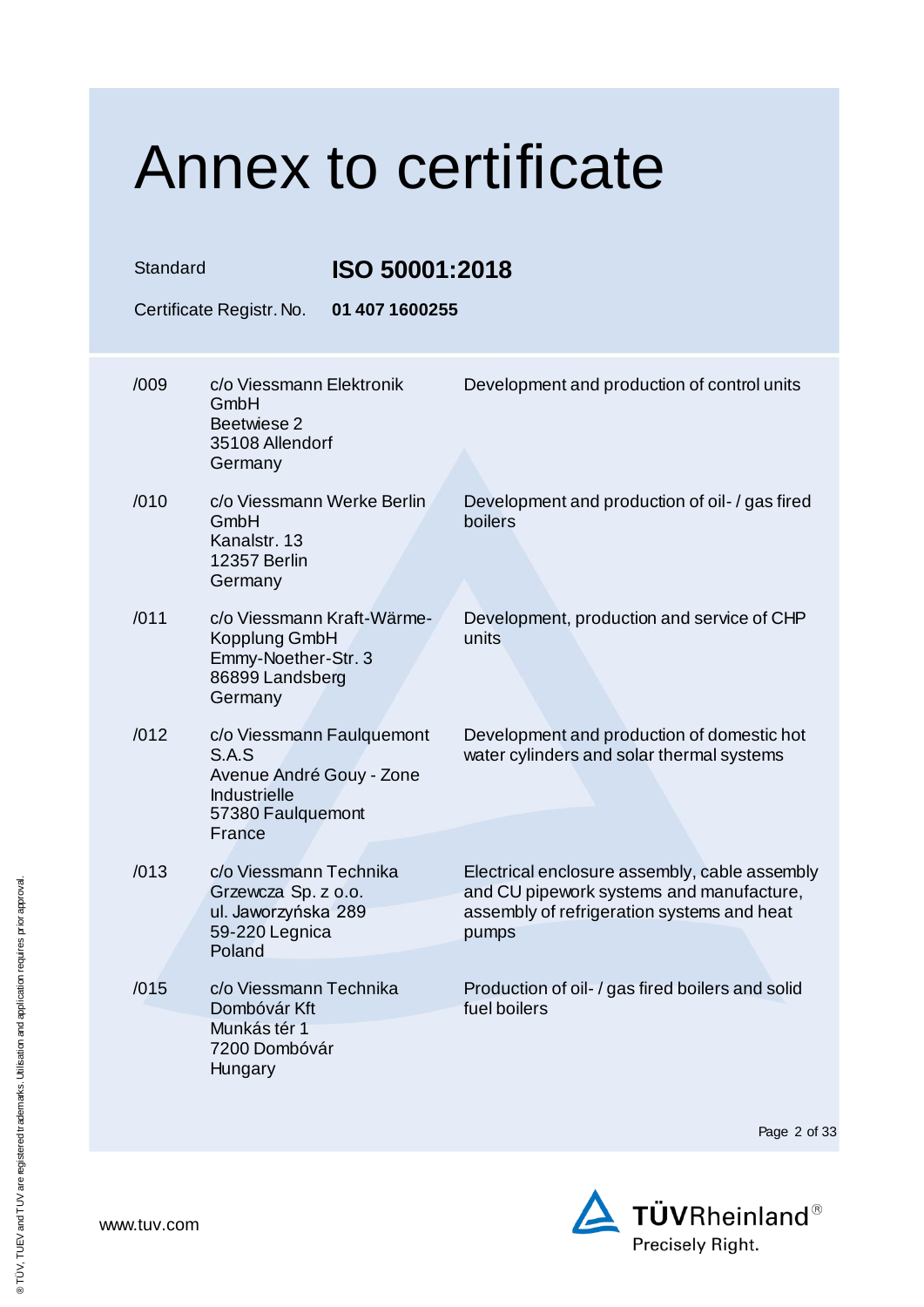Standard **ISO 50001:2018** Certificate Registr. No. **01 407 1600255** /016 c/o Viessmann Manisa Isi **Teknoloiileri** Sanayi ve Ticaret Limited Sirketi (Stocking, Stock Management and Distribution) Manisa Organize Sanayi Bölgesi IV.KisimHasan Türek Bulvari No. 19 45030 Manisa **Turkey** Development, production and sales, Customs, Foreign Trade (import - export), Logistics management and administrative organization activities of wall hung gas boilers, spare parts and accessories /018 c/o Viessmann Deutschland GmbH Viessmannstr. 1 35108 Allendorf Germany Distribution and services of Viessmann products Development, engineering, mounting and distribution of ice energy storage systems /021 c/o Viessmann Industriekessel Mittenwalde GmbH Berliner Chaussee 3 15749 Mittenwalde **Germany** Development, production, mounting, maintenance and service of oil- / gas fired boilers /032 c/o Viessmann Industrie France Development, distribution, engineering, S.A.S. Parc des Collines 2, 6 Avenue de Bruxelles - Didenheim CS, 22133 68060 Mulhouse Cedex France mounting, commissioning, revamping, repair and service for plants for production of energy in commercial and industrial environments /033 c/o Etanomics Service GmbH Waldecker Str. 13 64546 Mörfelden-Walldorf Germany Services in energy efficiency and energy economics, energy management and energy controlling. Development and realization of holistic energy concepts

Page 3 of 33



www.tuv.com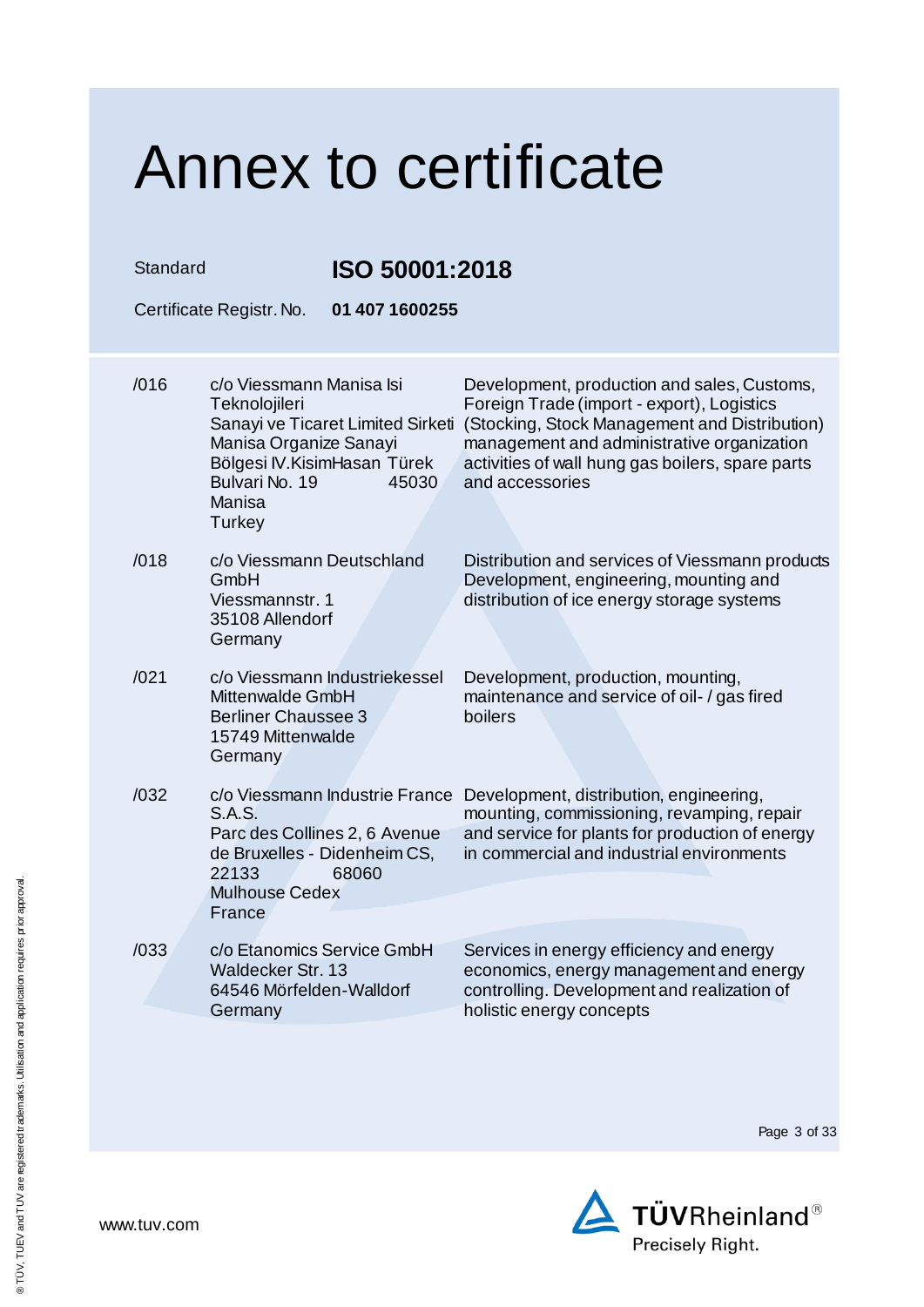### Annex to certificate Standard **ISO 50001:2018** Certificate Registr. No. **01 407 1600255** /034 c/o Viessmann Engineering S.R.L. Via Brennero 56 37026 Balconi di Pescantina VR Italy Design, site erection, engineering, mounting, commissioning, repair and service of combustion plants as well as plants in the heating area /036 c/o Viessmann Kühlsysteme GmbH Dr.-Vießmann-Str. 1 95030 Hof **Germany** Development, production of cooling rooms, cooling units, chilled cabinets and heat pumps /037 c/o Viessmann (Schweiz) AG Geschäftsbereich Großwärmepumpen Rütimoosstrasse 5 3076 Worb SBB **Switzerland** Development, production and mounting of commercial cooling solutions and heat pumps /038 c/o Viessmann Refrigeration Systems Oy PL 24 (Teollisuustie 7) 06151 Porvoo Finland Development, production and distribution of commercial cooling solutions and production of cooling units /040 c/o ithinx GmbH Am Kabellager 7 51063 Köln **Germany** Development of industrial electronic

Page 4 of 33



www.tuv.com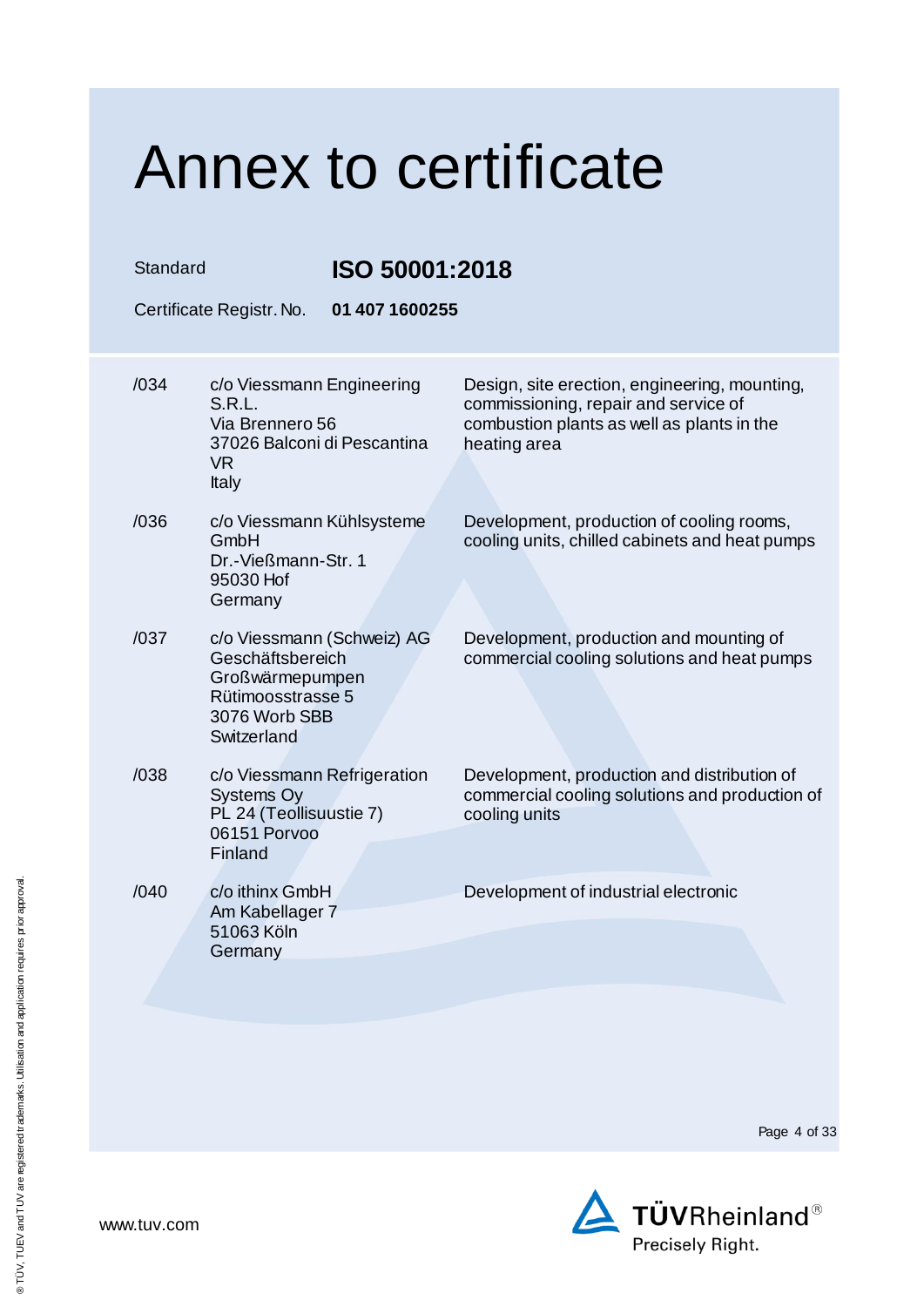| Standard | ISO 50001:2018                                                                                                                                                              |                                                                                                                      |
|----------|-----------------------------------------------------------------------------------------------------------------------------------------------------------------------------|----------------------------------------------------------------------------------------------------------------------|
|          | Certificate Registr. No.<br>01 407 1600255                                                                                                                                  |                                                                                                                      |
| /041     | c/o OOO Viessmann Lipetsk<br><b>Russian Federation</b><br>Lipetsk Oblast, Griazy District<br>Village Kazinka, SEZ Lipetsk 20<br>399071 Lipetzk<br><b>Russian Federation</b> | Production of oil-/gas fired boilers                                                                                 |
| /044     | c/o Viessmann Climate<br><b>Solutions SE</b><br>Viessmannstr, 1<br>35108 Allendorf (Eder)<br>Germany                                                                        | Central organizational units of the Viessmann<br>Group Providing services and IT services for the<br>Viessmann Group |
| /045     | c/o Viessmann A/S<br>Guldalderen 2<br>2640 Hedehusene<br><b>Denmark</b>                                                                                                     | Sales, distribution and service of incineration,<br>heating, cooling, refrigeration systems and plant<br>engineering |
| /046     | c/o Viessmann Belgium BVBA<br>Beversesteenweg 600<br>8800 Roeselare<br>Belgium                                                                                              | Sales, distribution and service of incineration,<br>heating, cooling, refrigeration systems and plant<br>engineering |
| /047     | c/o Viessmann Belgium BVBA<br>Rue du Progrès 2<br>4841 Welkenraedt<br>Belgium                                                                                               | Sales, distribution and service of incineration,<br>heating, cooling, refrigeration systems and plant<br>engineering |
| /048     | c/o Viessmann Belgium BVBA<br>Hermesstraat 14<br>1930 Zaventem<br>Belgium                                                                                                   | Sales, distribution and service of incineration,<br>heating, cooling, refrigeration systems and plant<br>Engineering |

Page 5 of 33

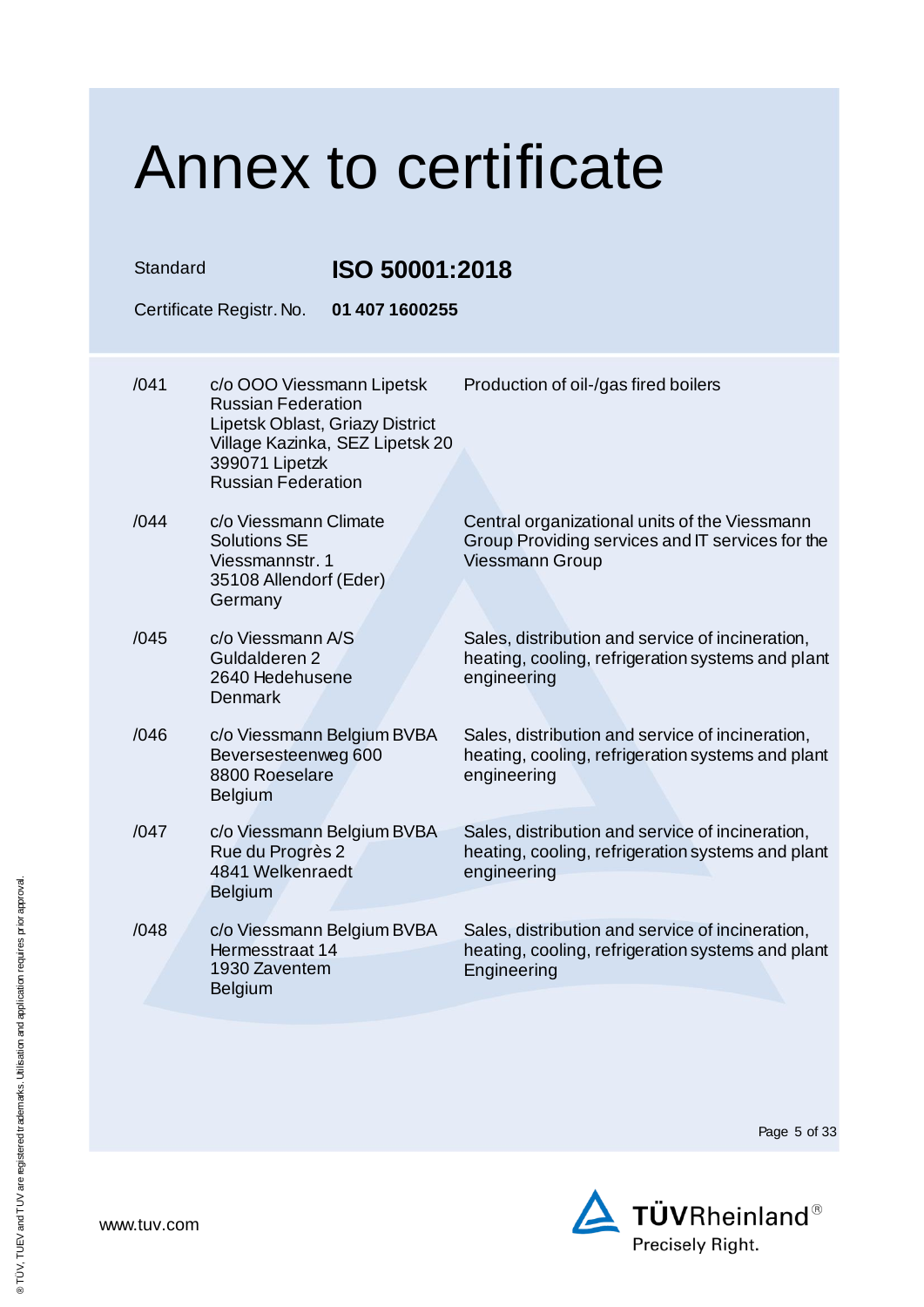| Standard | <b>ISO 50001:2018</b><br>01 407 1600255<br>Certificate Registr. No.                                 |                                                                                                                      |
|----------|-----------------------------------------------------------------------------------------------------|----------------------------------------------------------------------------------------------------------------------|
| /049     | c/o Viessmann Belgium BVBA<br>Luxembourg<br>35 rue J.F.Kennedy<br>L-7327 Steinsel<br>Luxembourg     | Sales, distribution and service of incineration,<br>heating, cooling, refrigeration systems and plant<br>engineering |
| /050     | c/o Viessmann d.o.o.<br>Cesta CIV. divizije 116a<br>2000 Maribor<br>Slovenia                        | Sales, distribution and service of incineration,<br>heating, cooling, refrigeration systems and plant<br>engineering |
| /051     | c/o Viessmann d.o.o., Zagreb<br>Kroatien<br>Ulica Dr. Luje Naletilica 29<br>10020 Zagreb<br>Croatia | Sales, distribution and service of incineration,<br>heating, cooling, refrigeration systems and plant<br>engineering |
| /052     | c/o Viessmann Deutschland<br>GmbH<br>Viessmannstr. 1<br>35108 Allendorf<br>Germany                  | Sales, distribution and service of incineration,<br>heating, cooling, refrigeration systems and plant<br>engineering |
| /053     | c/o Viessmann Deutschland<br>GmbH<br>Schuckertstr. 2<br>48153 Münster<br>Germany                    | Sales, distribution and service of incineration,<br>heating, cooling, refrigeration systems and plant<br>engineering |
| /054     | c/o Viessmann Deutschland<br>GmbH<br>Leipziger Str. 260<br>34123 Kassel<br>Germany                  | Sales, distribution and service of incineration,<br>heating, cooling, refrigeration systems and plant<br>engineering |

Page 6 of 33

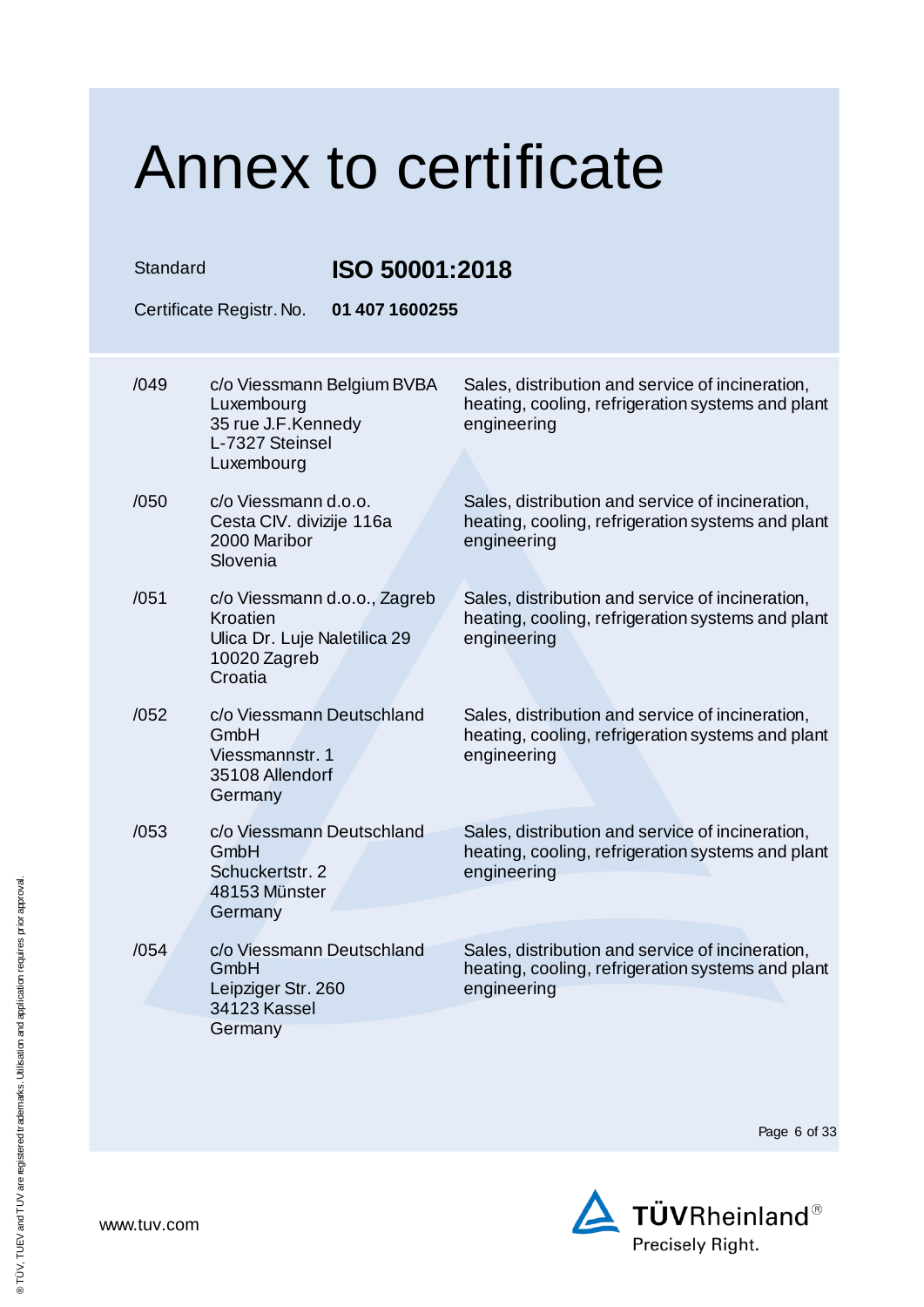| Standard | Certificate Registr. No.<br>01 407 1600255                                                 | ISO 50001:2018                                                                                                       |  |
|----------|--------------------------------------------------------------------------------------------|----------------------------------------------------------------------------------------------------------------------|--|
| /055     | c/o Viessmann Deutschland<br>GmbH<br>Borsigstr. 10<br>76275 Ettlingen<br>Germany           | Sales, distribution and service of incineration,<br>heating, cooling, refrigeration systems and plant<br>engineering |  |
| /056     | c/o Viessmann Deutschland<br>GmbH<br>Oskar-Sembach-Ring 8<br>91207 Lauf<br>Germany         | Sales, distribution and service of incineration,<br>heating, cooling, refrigeration systems and plant<br>engineering |  |
| /057     | c/o Viessmann Deutschland<br>GmbH<br>Stockholmer Str. 1<br>66482 Zweibrücken<br>Germany    | Sales, distribution and service of incineration,<br>heating, cooling, refrigeration systems and plant<br>engineering |  |
| /058     | c/o Viessmann Deutschland<br>GmbH<br>Planckstr, 16<br>32052 Herford<br>Germany             | Sales, distribution and service of incineration,<br>heating, cooling, refrigeration systems and plant<br>engineering |  |
| /059     | c/o Viessmann Deutschland<br>GmbH<br>Friedrich-Berius-Ring 14<br>97076 Würzburg<br>Germany | Sales, distribution and service of incineration,<br>heating, cooling, refrigeration systems and plant<br>engineering |  |
| /060     | c/o Viessmann Deutschland<br>GmbH<br>Fuhrmannstr. 9<br>95030 Hof<br>Germany                | Sales, distribution and service of incineration,<br>heating, cooling, refrigeration systems and plant<br>engineering |  |

Page 7 of 33

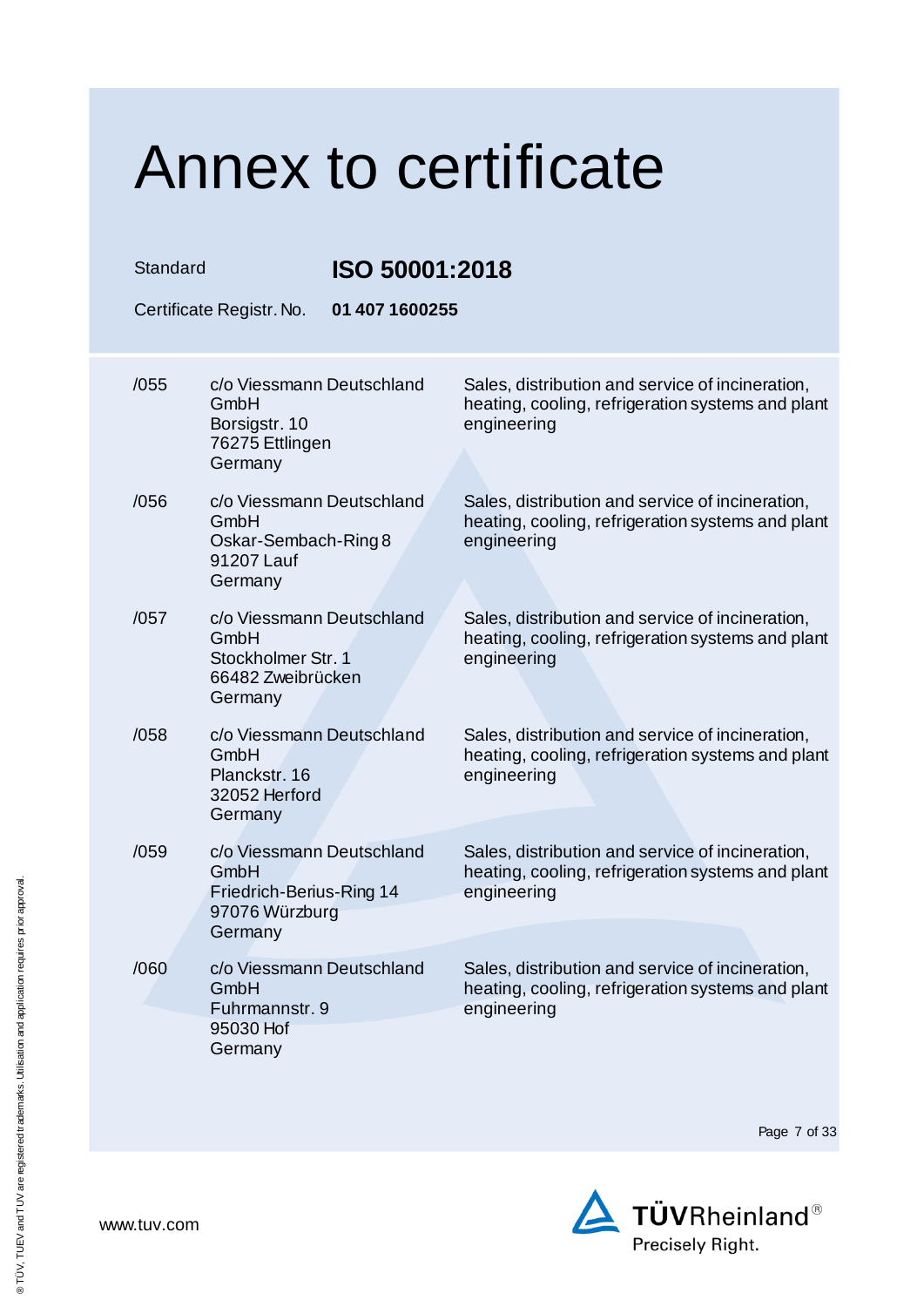| Standard | ISO 50001:2018<br>01 407 1600255<br>Certificate Registr. No.                                  |                                                                                                                      |
|----------|-----------------------------------------------------------------------------------------------|----------------------------------------------------------------------------------------------------------------------|
| /061     | c/o Viessmann Deutschland<br>GmbH<br>Kanalstr. 13<br>12357 Berlin<br>Germany                  | Sales, distribution and service of incineration,<br>heating, cooling, refrigeration systems and plant<br>engineering |
| /062     | c/o Viessmann Deutschland<br>GmbH<br>Graf-Johann-Str. 10<br>57072 Siegen<br>Germany           | Sales, distribution and service of incineration,<br>heating, cooling, refrigeration systems and plant<br>engineering |
| /063     | c/o Viessmann Deutschland<br>GmbH<br>Gewerbestr, 8<br>89275 Elchingen<br>Germany              | Sales, distribution and service of incineration,<br>heating, cooling, refrigeration systems and plant<br>engineering |
| /064     | c/o Viessmann Deutschland<br>GmbH<br>In der Pützgewann 17<br>56218 Mülheim-Kärlich<br>Germany | Sales, distribution and service of incineration,<br>heating, cooling, refrigeration systems and plant<br>engineering |
| /065     | c/o Viessmann Deutschland<br>GmbH<br>Essener Str. 93<br>22419 Hamburg<br>Germany              | Sales, distribution and service of incineration,<br>heating, cooling, refrigeration systems and plant<br>engineering |
| /066     | c/o Viessmann Deutschland<br>GmbH<br>Erinstr. 23<br>44575 Castrop-Rauxel<br>Germany           | Sales, distribution and service of incineration,<br>heating, cooling, refrigeration systems and plant<br>engineering |

Page 8 of 33

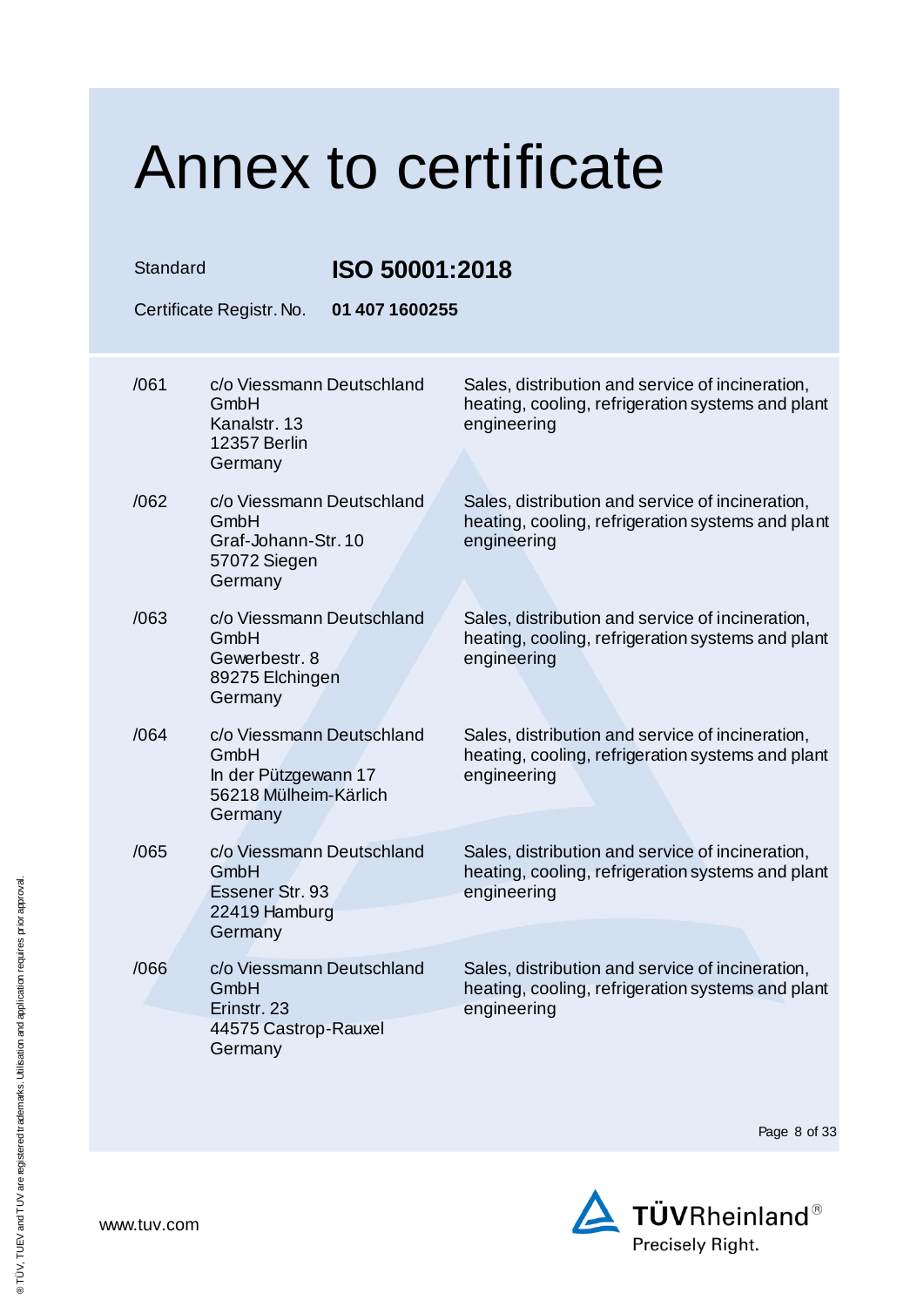| Standard<br>ISO 50001:2018<br>Certificate Registr. No.<br>01 407 1600255 |                                                                                             |                                                                                                                      |  |
|--------------------------------------------------------------------------|---------------------------------------------------------------------------------------------|----------------------------------------------------------------------------------------------------------------------|--|
| /067                                                                     | c/o Viessmann Deutschland<br>GmbH<br>Gottbillstr. 34 a<br>54294 Trier<br>Germany            | Sales, distribution and service of incineration,<br>heating, cooling, refrigeration systems and plant<br>engineering |  |
| /068                                                                     | c/o Viessmann Deutschland<br>GmbH<br>Straubinger Str. 87<br>94447 Plattling<br>Germany      | Sales, distribution and service of incineration,<br>heating, cooling, refrigeration systems and plant<br>engineering |  |
| /069                                                                     | c/o Viessmann Deutschland<br>GmbH<br>Zum Gut Heiligendonk 4<br>40472 Düsseldorf<br>Germany  | Sales, distribution and service of incineration,<br>heating, cooling, refrigeration systems and plant<br>engineering |  |
| /070                                                                     | c/o Viessmann Deutschland<br>GmbH<br>Lingwiesenstr 9<br>70825 Korntal-Münchingen<br>Germany | Sales, distribution and service of incineration,<br>heating, cooling, refrigeration systems and plant<br>engineering |  |
| /071                                                                     | c/o Viessmann Deutschland<br>GmbH<br>Kurhessenstr. 2<br>64546 Mörfelden-Walldorf<br>Germany | Sales, distribution and service of incineration,<br>heating, cooling, refrigeration systems and plant<br>engineering |  |
| /072                                                                     | c/o Viessmann Deutschland<br>GmbH<br>Lilienthalstr. 1<br>85570 Markt Schwaben<br>Germany    | Sales, distribution and service of incineration,<br>heating, cooling, refrigeration systems and plant<br>engineering |  |

Page 9 of 33

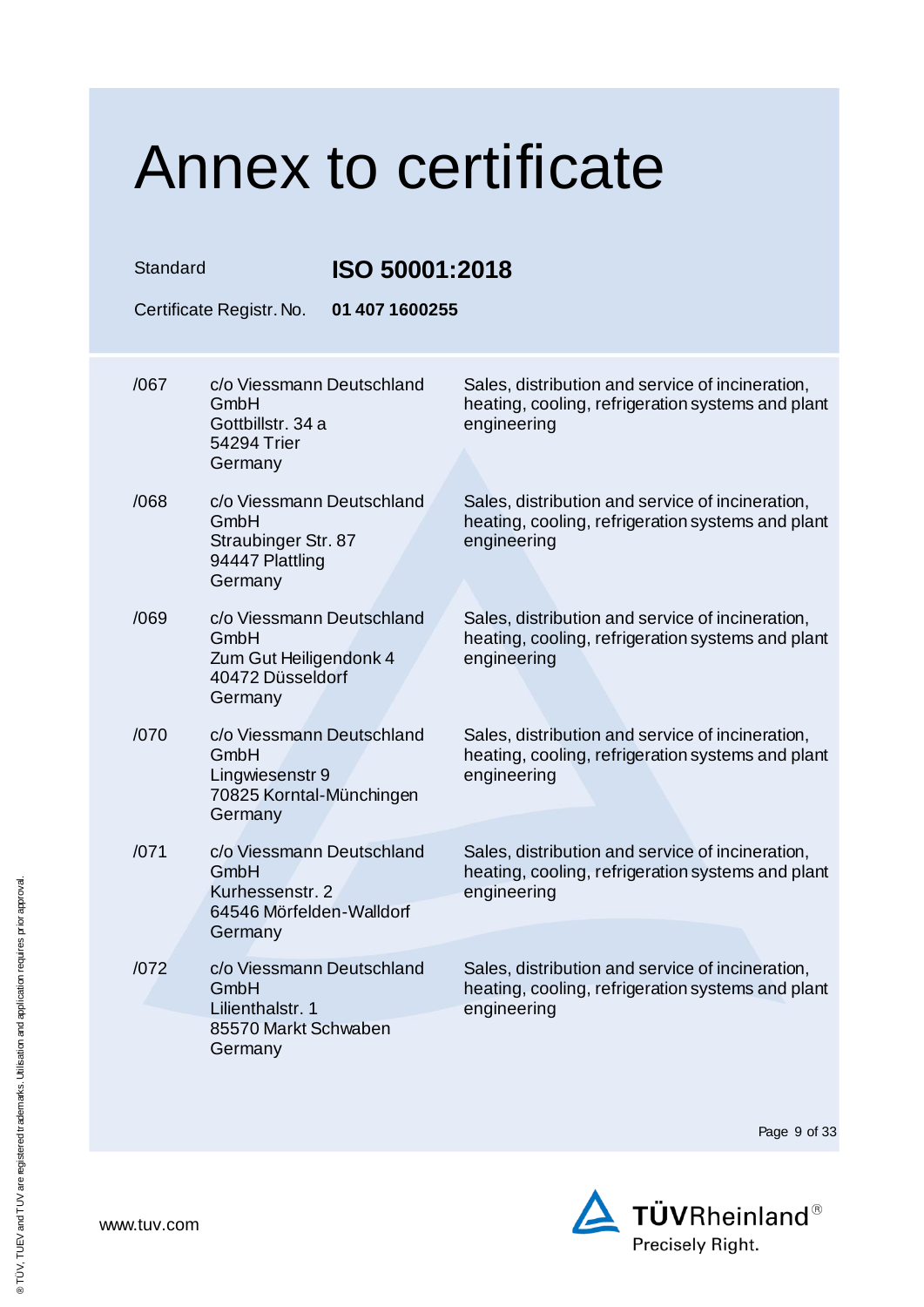| Standard | ISO 50001:2018<br>Certificate Registr. No.<br>01 407 1600255                                  |                                                                                                                      |
|----------|-----------------------------------------------------------------------------------------------|----------------------------------------------------------------------------------------------------------------------|
| /073     | c/o Viessmann Deutschland<br>GmbH<br>Arberger Hafendamm 2<br>28309 Bremen<br>Germany          | Sales, distribution and service of incineration,<br>heating, cooling, refrigeration systems and plant<br>engineering |
| /074     | c/o Viessmann Deutschland<br>GmbH<br>Straße der Nationen 7<br>30539 Hannover<br>Germany       | Sales, distribution and service of incineration,<br>heating, cooling, refrigeration systems and plant<br>engineering |
| /075     | c/o Viessmann Deutschland<br>GmbH<br>Josef-Kitz-Str. 16<br>53842 Troisdorf<br>Germany         | Sales, distribution and service of incineration,<br>heating, cooling, refrigeration systems and plant<br>engineering |
| /076     | c/o Viessmann Deutschland<br>GmbH<br>Bebelstr. 19<br>79108 Freiburg<br>Germany                | Sales, distribution and service of incineration,<br>heating, cooling, refrigeration systems and plant<br>engineering |
| /077     | c/o Viessmann Deutschland<br>GmbH<br>Aulzhausener Str. 11<br>86165 Augsburg<br>Germany        | Sales, distribution and service of incineration,<br>heating, cooling, refrigeration systems and plant<br>engineering |
| /078     | c/o Viessmann Deutschland<br>GmbH<br><b>Wallstadter Str. 66</b><br>68526 Ladenburg<br>Germany | Sales, distribution and service of incineration,<br>heating, cooling, refrigeration systems and plant<br>engineering |

Page 10 of 33

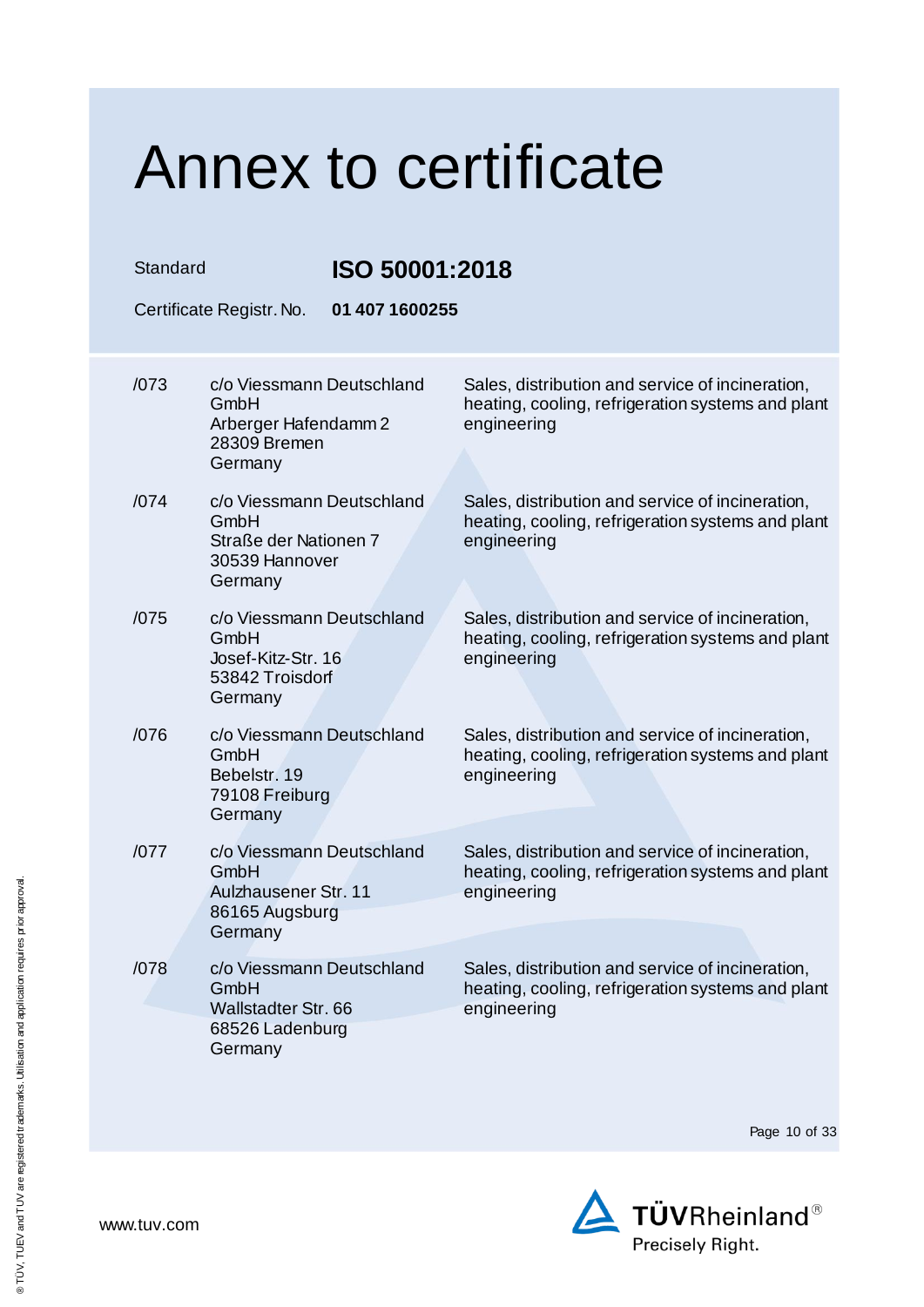| Standard | Certificate Registr. No.                                                                  | ISO 50001:2018<br>01 407 1600255                                                                                     |  |
|----------|-------------------------------------------------------------------------------------------|----------------------------------------------------------------------------------------------------------------------|--|
| /079     | c/o Viessmann Deutschland<br>GmbH<br>Mühlweg 25<br>99091 Erfurt<br>Germany                | Sales, distribution and service of incineration,<br>heating, cooling, refrigeration systems and plant<br>engineering |  |
| /080     | c/o Viessmann Deutschland<br>GmbH<br>Knappsdorfer Str. 6<br>01109 Dresden<br>Germany      | Sales, distribution and service of incineration,<br>heating, cooling, refrigeration systems and plant<br>engineering |  |
| /081     | c/o Viessmann Deutschland<br>GmbH<br>Kastanienallee 11<br>06184 Kabelsketal<br>Germany    | Sales, distribution and service of incineration,<br>heating, cooling, refrigeration systems and plant<br>engineering |  |
| /082     | c/o Viessmann Deutschland<br>GmbH<br>Mühlenweg 2<br>18198 Stäbelow<br>Germany             | Sales, distribution and service of incineration,<br>heating, cooling, refrigeration systems and plant<br>engineering |  |
| /083     | c/o Viessmann Deutschland<br>GmbH<br>Weidenäcker 1<br>88605 Meßkirch<br>Germany           | Sales, distribution and service of incineration,<br>heating, cooling, refrigeration systems and plant<br>engineering |  |
| /084     | c/o Viessmann Deutschland<br>GmbH<br>Viessmannstr. 1<br>87787 Wolfertschwenden<br>Germany | Sales, distribution and service of incineration,<br>heating, cooling, refrigeration systems and plant<br>engineering |  |

Page 11 of 33

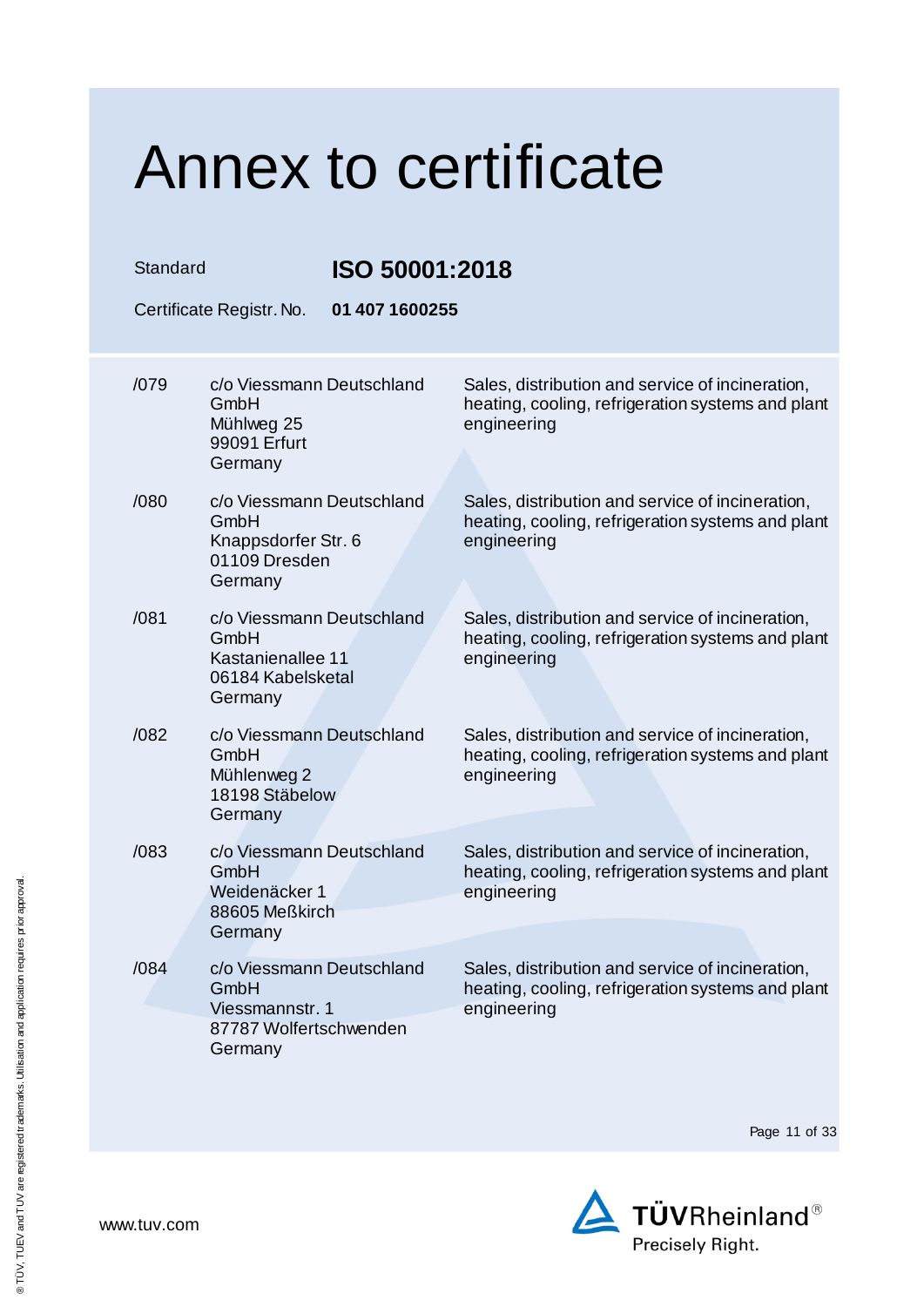| Standard |                                                                                          | ISO 50001:2018                                                                                                       |
|----------|------------------------------------------------------------------------------------------|----------------------------------------------------------------------------------------------------------------------|
|          | Certificate Registr. No.<br>01 407 1600255                                               |                                                                                                                      |
| /085     | c/o Viessmann Holding Austria<br>GmbH<br>Viessmannstr. 1<br>4641 Steinhaus<br>Austria    | Holding company organization, administration<br>and service                                                          |
| /086     | c/o Viessmann EOOD<br>bul.Bulgaria 90<br>1680 Sofia<br><b>Bulgaria</b>                   | Sales, distribution and service of incineration,<br>heating, cooling, refrigeration systems and plant<br>engineering |
| /087     | c/o Viessmann France SAS<br>520 rue Denis Papin<br>13920 Aix En Provence<br>France       | Sales, distribution and service of incineration,<br>heating, cooling, refrigeration systems and plant<br>engineering |
| /088     | c/o Viessmann France SAS<br>Zone Industrielle<br>57380 Faulquemont<br>France             | Sales, distribution and service of incineration,<br>heating, cooling, refrigeration systems and plant<br>engineering |
| /089     | c/o Viessmann France SAS<br><b>Rue Saint Patrick</b><br>59133 Phalempin<br>France        | Sales, distribution and service of incineration,<br>heating, cooling, refrigeration systems and plant<br>engineering |
| /090     | c/o Viessmann France SAS<br>884 rue des Mercières<br>69140 Rillieux la Pape<br>France    | Sales, distribution and service of incineration,<br>heating, cooling, refrigeration systems and plant<br>engineering |
| /091     | c/o Viessmann France SAS<br>9 rue du Chateau de la Barrière<br>77127 Lieusaint<br>France | Sales, distribution and service of incineration,<br>heating, cooling, refrigeration systems and plant<br>engineering |

Page 12 of 33

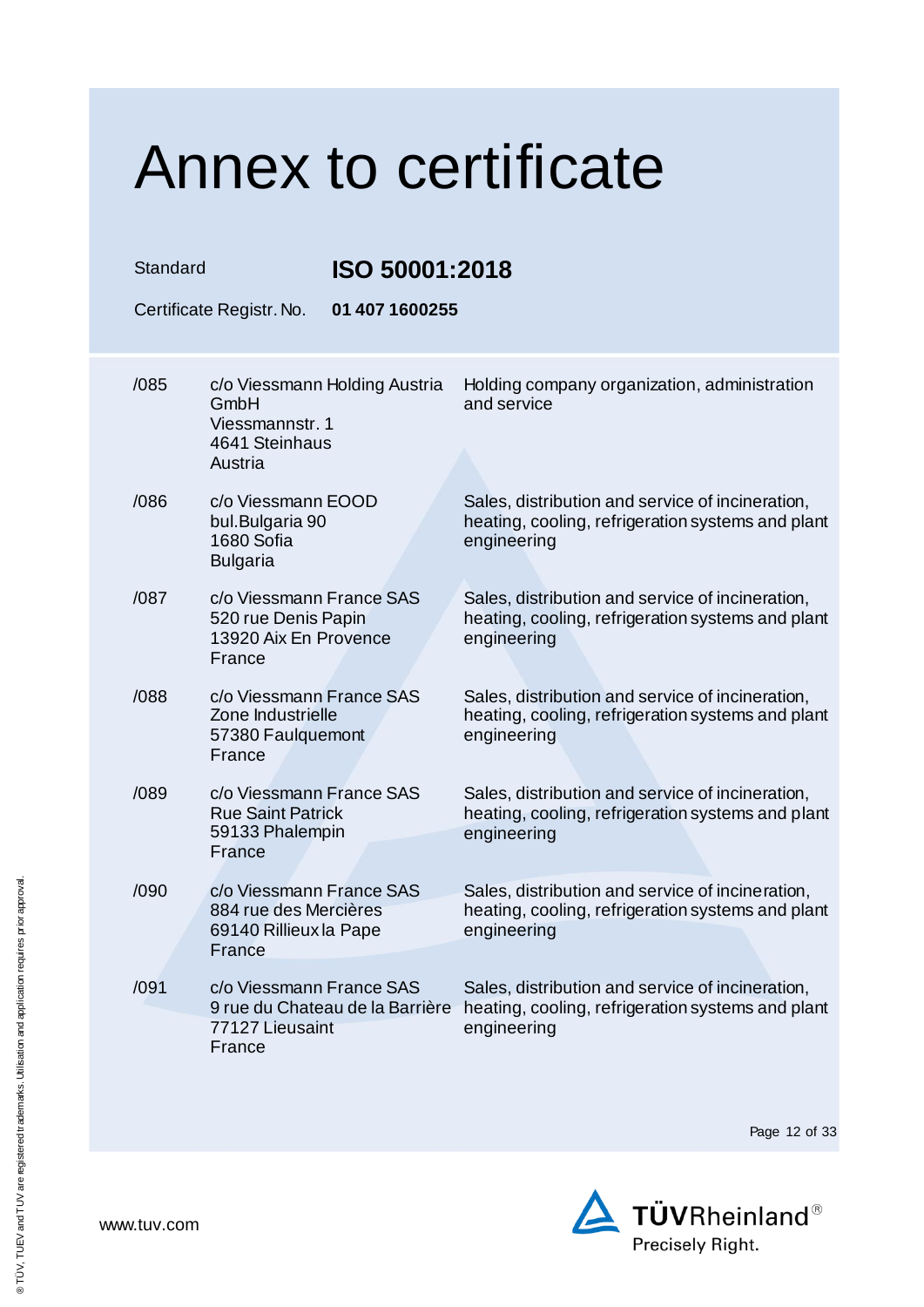| Standard | Certificate Registr. No.<br>01 407 1600255                                           | ISO 50001:2018                                                                                                       |  |
|----------|--------------------------------------------------------------------------------------|----------------------------------------------------------------------------------------------------------------------|--|
|          |                                                                                      |                                                                                                                      |  |
| /092     | c/o Viessmann France SAS<br>parc d'activités<br>86130 Jaunay Clan<br>France          | Sales, distribution and service of incineration,<br>heating, cooling, refrigeration systems and plant<br>engineering |  |
| /0.93    | c/o Viessmann France SAS<br>zone Giffard Sud<br>35410 Domloup<br>France              | Sales, distribution and service of incineration,<br>heating, cooling, refrigeration systems and plant<br>engineering |  |
| /094     | c/o Viessmann France SAS<br>7 Rue Icare<br>67960 Entzheim<br>France                  | Sales, distribution and service of incineration,<br>heating, cooling, refrigeration systems and plant<br>engineering |  |
| /095     | c/o Viessmann France SAS<br>Alle du Lac<br>31681 Labege Cedex<br>France              | Sales, distribution and service of incineration,<br>heating, cooling, refrigeration systems and plant<br>engineering |  |
| /096     | c/o Viessmann Fütéstechnika<br>Kft.<br>Süssen u. 3<br>2045 Törökbálint<br>Hungary    | Sales, distribution and service of incineration,<br>heating, cooling, refrigeration systems and plant<br>engineering |  |
| /097     | c/o Viessmann Gesellschaft<br>m.b.H.<br>Pachern Hauptstr. 90<br>8075 Hart<br>Austria | Sales, distribution and service of incineration,<br>heating, cooling, refrigeration systems and plant<br>engineering |  |

Page 13 of 33

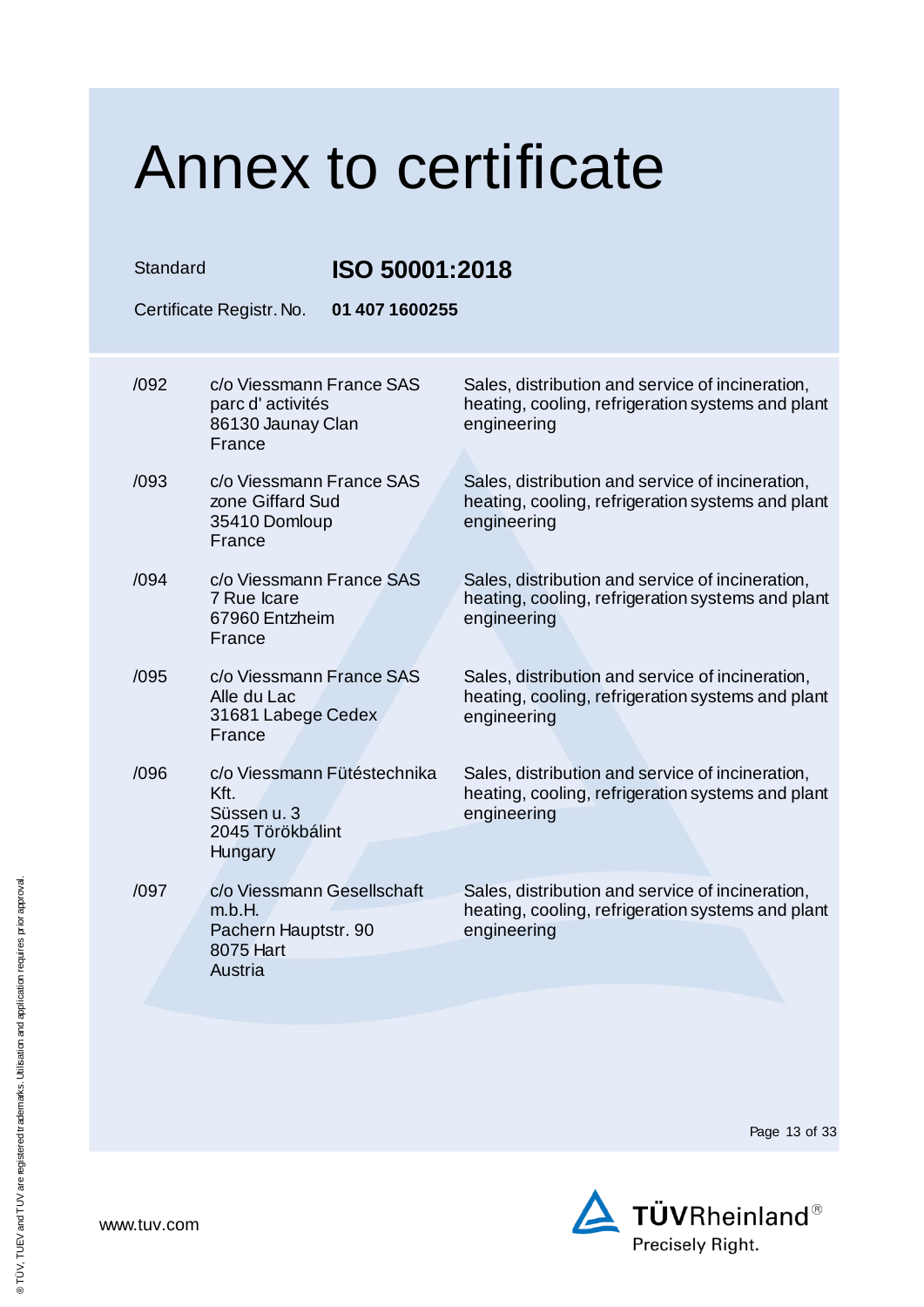### Annex to certificate Standard **ISO 50001:2018** Certificate Registr. No. **01 407 1600255** /098 c/o Viessmann Gesellschaft m.b.H. Auweg 22 6112 Wattens Austria Sales, distribution and service of incineration, heating, cooling, refrigeration systems and plant engineering /099 c/o Viessmann Gesellschaft m.b.H. Viessmannstr. 1 4641 Steinhaus Austria Sales, distribution and service of incineration, heating, cooling, refrigeration systems and plant engineering /100 c/o Viessmann Gesellschaft m.b.H. Ziegelofengasse 10 2345 Brunn Austria Sales, distribution and service of incineration, heating, cooling, refrigeration systems and plant engineering /101 c/o Viessmann Industrie France Sales, distribution and service of incineration, SAS 6 Avenue de Bruxelles 68350 Didenheim France heating, cooling, refrigeration systems and plant engineering /102 c/o Viessmann Industrie Holding SAS 6 Avenue de Bruxelles 68350 Didenheim France Holding company organization, administration and service /103 c/o Viessmann Industrie France Sales, distribution and service of incineration, SAS Rue Saint Patrick 59133 Phalempin France heating, cooling, refrigeration systems and plant engineering

Page 14 of 33

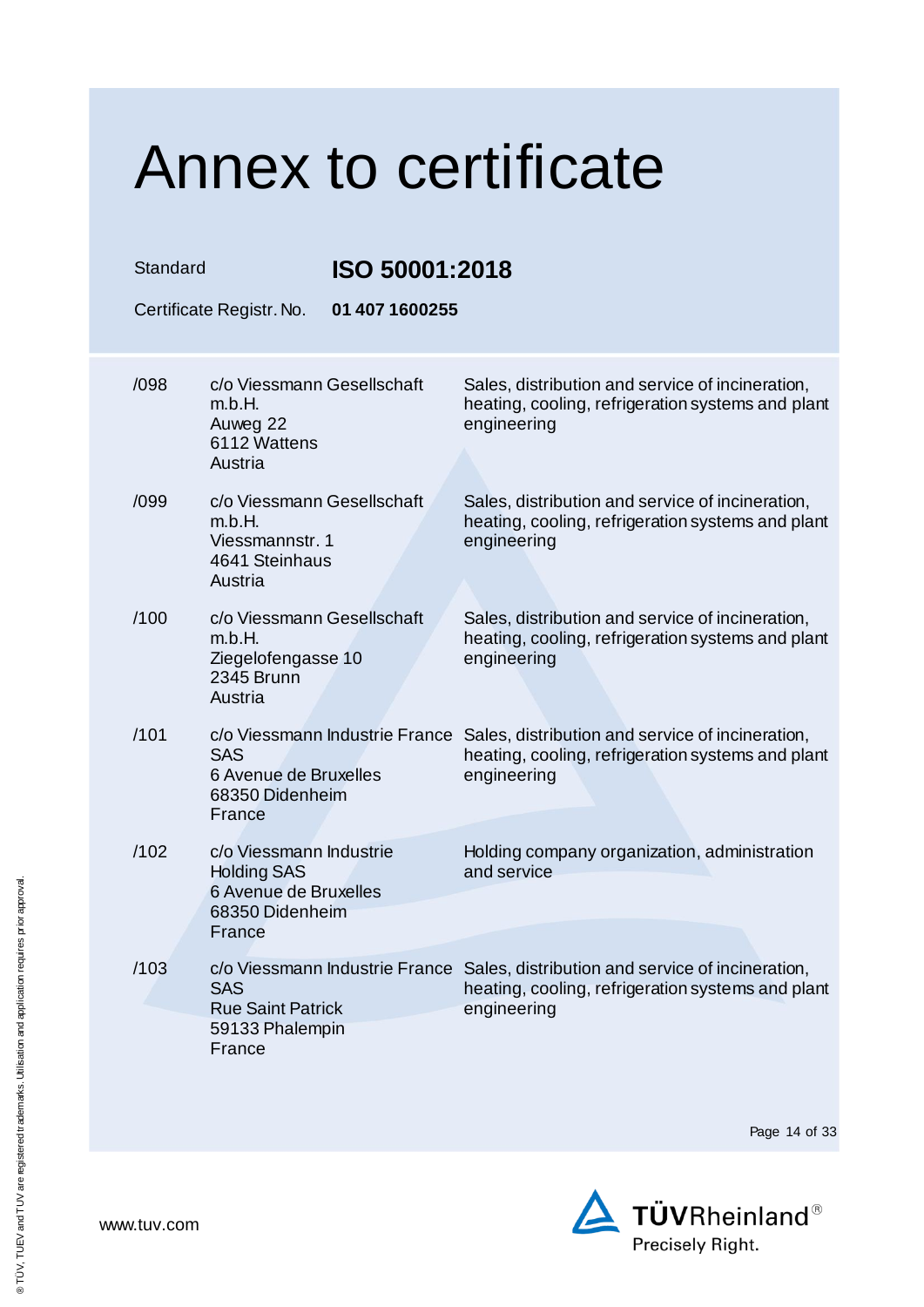### Annex to certificate Standard **ISO 50001:2018** Certificate Registr. No. **01 407 1600255** /104 c/o Viessmann Industrie Franca Sales, distribution and service of incineration, SAS 100 rue Louis Blanc 60160 Montataire France heating, cooling, refrigeration systems and plant engineering /105 c/o Viessmann Industrie France Sales, distribution and service of incineration, SAS Zone Giffard Sud Rue du **Giffard** 35410 Domloup France heating, cooling, refrigeration systems and plant engineering /106 c/o Viessmann Industrie France Sales, distribution and service of incineration, SAS 2 Zone d'activiés de l'Arsenal 69200 Venissieux heating, cooling, refrigeration systems and plant engineering

/107 c/o Viessmann Industriekessel Mittenwalde GmbH Borgwardstr. 21 28279 Bremen **Germany** Production, development, planning, engineering, assembly, repair, distribution of incineration-engineering and heating systems

> Industriesysteme GmbH Sales, distribution and service of incineration, heating, cooling, refrigeration systems and plant engineering

/110 c/o Viessmann Kraft-Wärme-Kopplung GmbH Celsiusstr. 9 86899 Landsberg Germany Production, development, planning, engineering, assembly, repair, distribution of incineration-engineering and heating systems

Page 15 of 33



France

/108 c/o Viessmann

Germany

Viessmannstr. 1 35108 Allendorf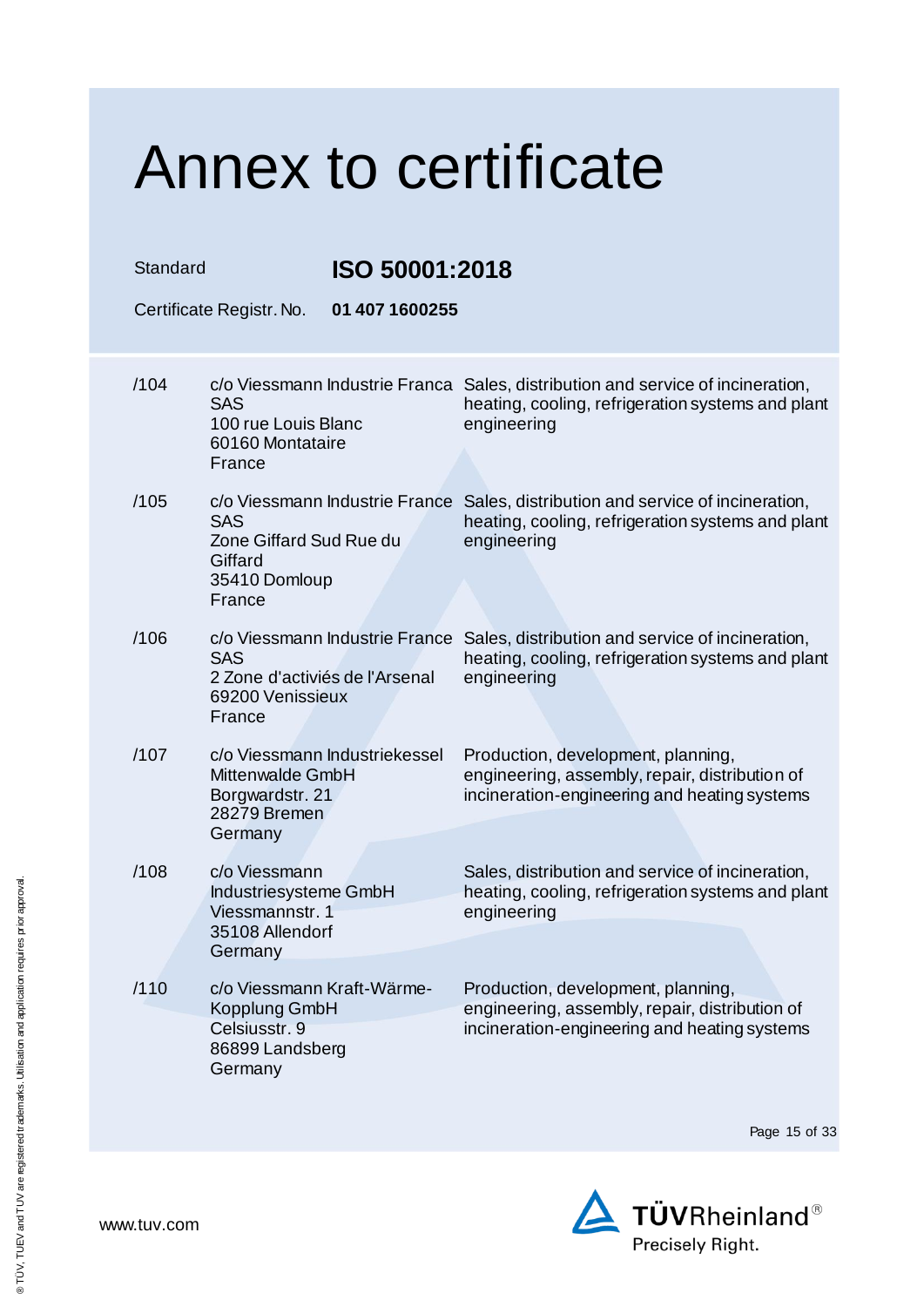| Standard | Certificate Registr. No.                                                                                                     | ISO 50001:2018<br>01 407 1600255 |                                                                                                                                                   |
|----------|------------------------------------------------------------------------------------------------------------------------------|----------------------------------|---------------------------------------------------------------------------------------------------------------------------------------------------|
| /111     | c/o Viessmann Kühlsysteme<br>Austria GmbH<br>IZ NÖ-Süd, Straße 16, Objekt<br>69<br>2355 Wiener Neudorf<br>Austria            |                                  | Sales, distribution and service of incineration,<br>heating, cooling, refrigeration systems and plant<br>engineering                              |
| /112     | c/o Viessmann Kühlsysteme<br>GmbH<br>Helmbrechtser Str. 4<br>95176 Konradsreuth<br>Germany                                   |                                  | Production, development, planning,<br>engineering, assembly, repair and distribution of<br>refrigeration-engineering and cooling systems          |
| /113     | c/o Viessmann Kühlsysteme<br>GmbH<br>Schloßstr. 1<br>95030 Hof<br>Germany                                                    |                                  | Production, development, planning,<br>engineering, assembly, repair and distribution of<br>refrigeration-engineering and cooling systems          |
| /114     | c/o Viessmann Kältetechnik<br>Deutschland<br>Vertriebs GmbH & Co. KG<br><b>Isaac-Fulda-Allee 5</b><br>55124 Mainz<br>Germany |                                  | Production, development, planning,<br>engineering, assembly, repair and distribution of<br>refrigeration-engineering and cooling systems          |
| /115     | Oü<br>Elitajate Tee 108<br>12915 Tallinn<br>Estonia                                                                          |                                  | c/o Viessmann Külmasüsteemid Sales, distribution and service of incineration,<br>heating, cooling, refrigeration systems and plant<br>engineering |

Page 16 of 33

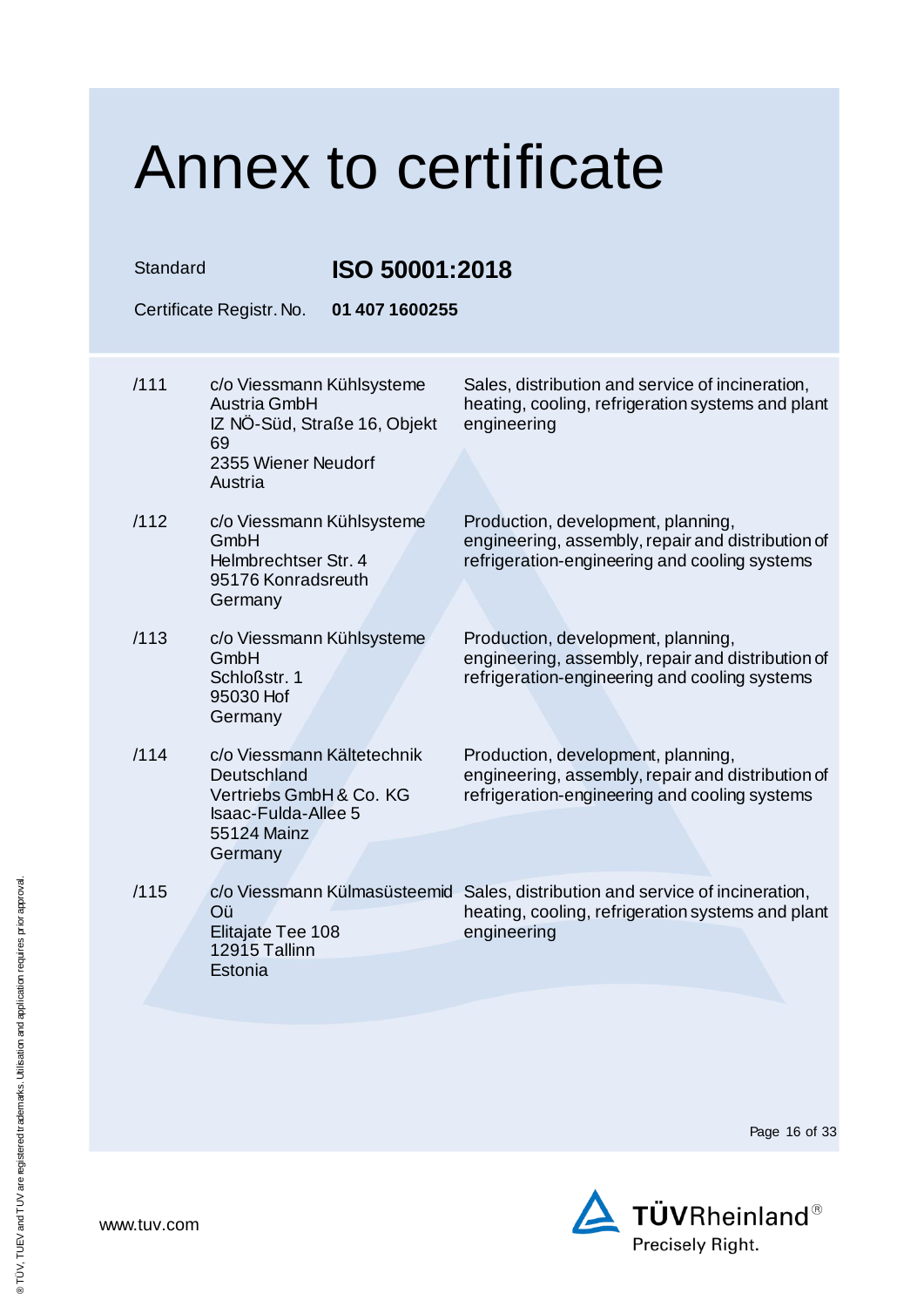| Standard |                                                                                                                   | ISO 50001:2018                                                                                                       |  |
|----------|-------------------------------------------------------------------------------------------------------------------|----------------------------------------------------------------------------------------------------------------------|--|
|          | Certificate Registr. No.<br>01 407 1600255                                                                        |                                                                                                                      |  |
| /116     | c/o Viessmann Ltd.<br>30 Hortonwood<br><b>Telford</b><br>TF17YP<br>United Kingdom                                 | Sales, distribution and service of incineration,<br>heating, cooling, refrigeration systems and plant<br>engineering |  |
| /117     | c/o Viessmann Nederland B.V.<br>Lisbaan 8<br>2908 LN Capelle a/d ljssel<br><b>Netherlands</b>                     | Sales, distribution and service of incineration,<br>heating, cooling, refrigeration systems and plant<br>engineering |  |
| /118     | c/o Viessmann Oy<br>Äyritie 8A<br>01510 Vantaa<br>Finland                                                         | Sales, distribution and service of incineration,<br>heating, cooling, refrigeration systems and plant<br>engineering |  |
| /119     | c/o Viessmann Refrigeration<br><b>Systems AB</b><br>Skalholtsgatan 9<br><b>SE-164 40 Kista</b><br>Sweden          | Sales, distribution and service of incineration,<br>heating, cooling, refrigeration systems and plant<br>engineering |  |
| /120     | c/o Viessmann Refrigeration<br><b>Systems Aps</b><br>Skaeringvej 88<br>8520 Lystrup<br><b>Denmark</b>             | Sales, distribution and service of incineration,<br>heating, cooling, refrigeration systems and plant<br>engineering |  |
| /121     | c/o Viessmann Refrigeration<br>Systems Ltd.<br>30 Hortonwood<br><b>Telford</b><br>TF17YP<br><b>United Kingdom</b> | Sales, distribution and service of incineration,<br>heating, cooling, refrigeration systems and plant<br>engineering |  |
|          |                                                                                                                   |                                                                                                                      |  |

Page 17 of 33

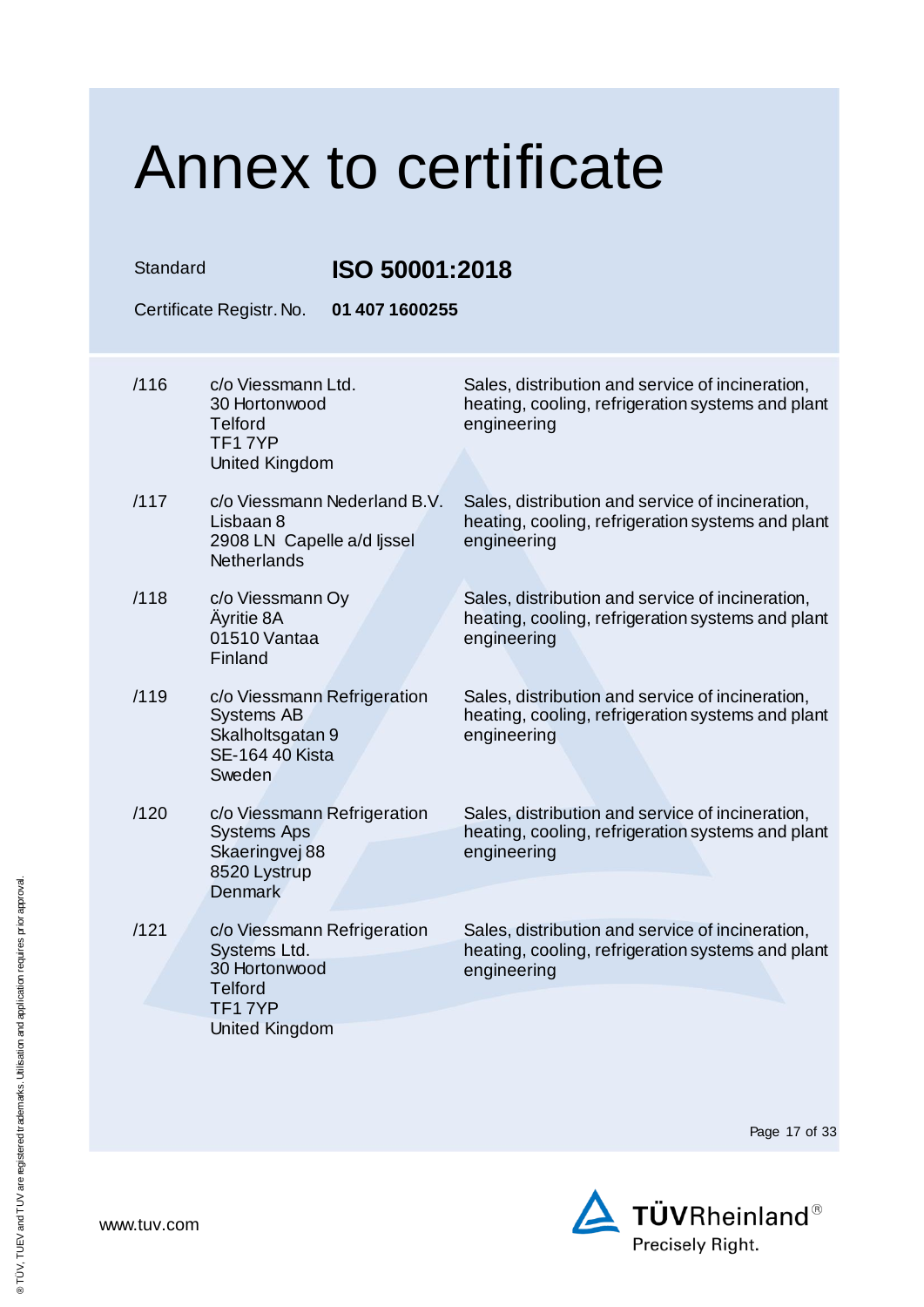Standard **ISO 50001:2018**

| Certificate Registr. No.<br>01 407 1600255 |                                                                                        |                                                                                                                      |  |  |
|--------------------------------------------|----------------------------------------------------------------------------------------|----------------------------------------------------------------------------------------------------------------------|--|--|
| /122                                       | c/o Viessmann s r.o.<br>Ivanska cesta 30/A<br>82104 Bratislava<br>Slovakia             | Sales, distribution and service of incineration,<br>heating, cooling, refrigeration systems and plant<br>engineering |  |  |
| /123                                       | c/o Viessmann S.L.<br>c/L 'Enginy 10<br>08850 Gavà<br>Spain                            | Sales, distribution and service of incineration,<br>heating, cooling, refrigeration systems and plant<br>engineering |  |  |
| /124                                       | c/o Viessmann S.L.<br>c/.Sierra Nevada 13<br>28320 Pinto<br>Spain                      | Sales, distribution and service of incineration,<br>heating, cooling, refrigeration systems and plant<br>engineering |  |  |
| /125                                       | c/o Viessmann S.L.<br><b>Isaac Peral 3</b><br>15890 Santiago de compostela<br>Spain    | Sales, distribution and service of incineration,<br>heating, cooling, refrigeration systems and plant<br>engineering |  |  |
| /126                                       | c/o Viessmann S.r.l.<br>Via Brennero 56<br>37026 Balconi di Pescantina<br><b>Italy</b> | Sales, distribution and service of incineration,<br>heating, cooling, refrigeration systems and plant<br>engineering |  |  |
| /127                                       | c/o Viessmann S.r.l.<br>Via della Salute 83<br>40132 Bologna BO<br>Italy               | Sales, distribution and service of incineration,<br>heating, cooling, refrigeration systems and plant<br>engineering |  |  |
| /128                                       | c/o Viessmann S.r.l.<br>Via Adige 6<br>39040 Cortaccia<br>Italy                        | Sales, distribution and service of incineration,<br>heating, cooling, refrigeration systems and plant<br>engineering |  |  |

Page 18 of 33



www.tuv.com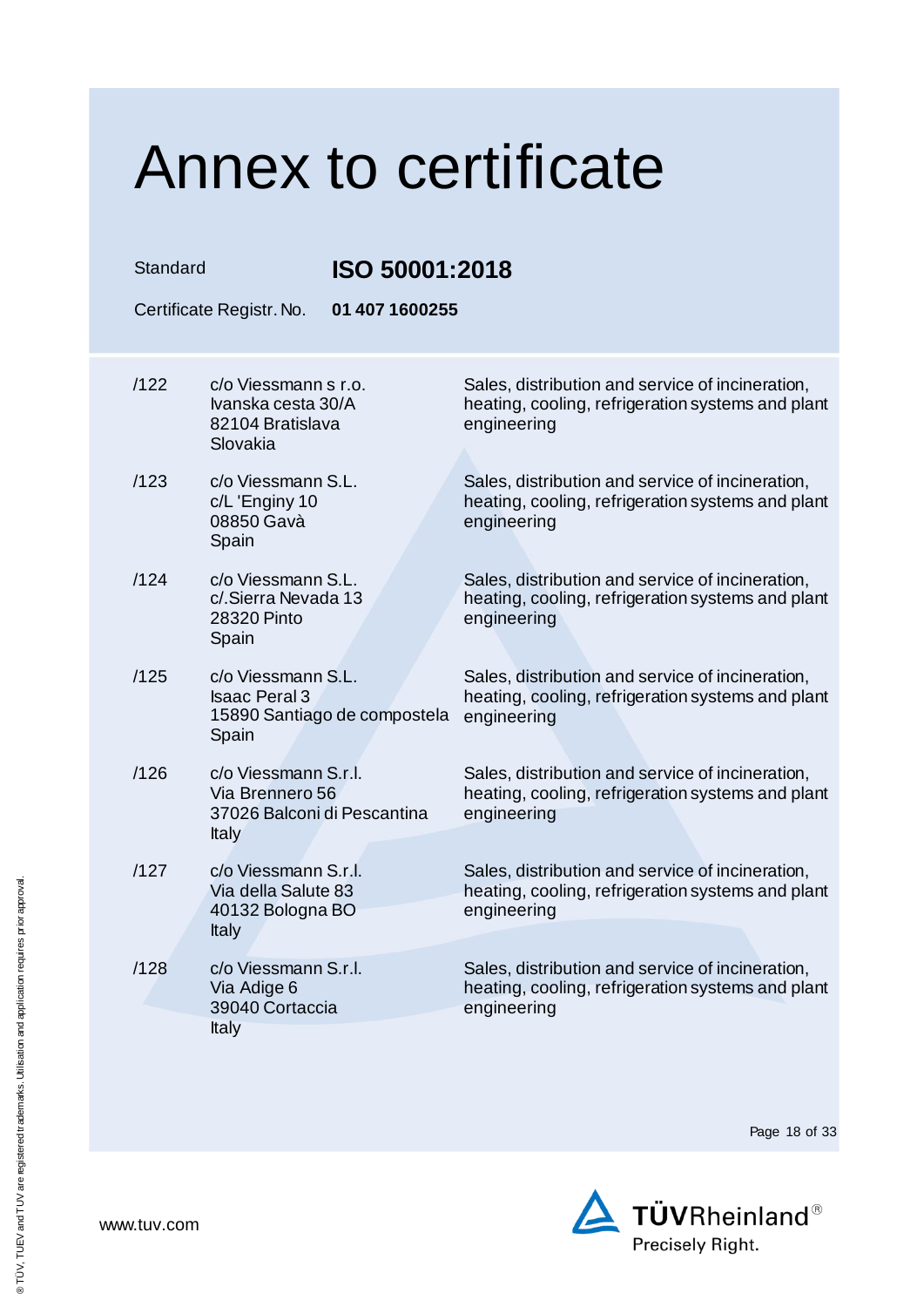| Standard |                                                                                   | ISO 50001:2018               |                                                                                                                      |  |
|----------|-----------------------------------------------------------------------------------|------------------------------|----------------------------------------------------------------------------------------------------------------------|--|
|          | Certificate Registr. No.                                                          | 01 407 1600255               |                                                                                                                      |  |
| /129     | c/o Viessmann S.r.l.<br>Via Ilaria Alpi 22/24<br>56028 San Miniato Basso<br>Italy |                              | Sales, distribution and service of incineration,<br>heating, cooling, refrigeration systems and plant<br>engineering |  |
| /130     | c/o Viessmann S.r.I.<br>Viale del Lavoro<br>20010 Casorezzo<br>Italy              |                              | Sales, distribution and service of incineration,<br>heating, cooling, refrigeration systems and plant<br>engineering |  |
| /131     | c/o Viessmann S.r.l.<br>strada Torino 27/14<br>10043 Orbassano<br>Italy           |                              | Sales, distribution and service of incineration,<br>heating, cooling, refrigeration systems and plant<br>engineering |  |
| /132     | c/o Viessmann S.r.l.<br>Via Abate Adelbero 4/A<br>Italy                           | 30026 Summaga di Protogruaro | Sales, distribution and service of incineration,<br>heating, cooling, refrigeration systems and plant<br>engineering |  |
| /133     | c/o Viessmann Service S.L.<br>c/L 'Enginy 10<br>08850 Gavà<br>Spain               |                              | Service of incineration, heating, cooling,<br>refrigeration systems and plant-engineering                            |  |
| /134     | c/o Viessmann SIA<br>Araisu iela 37<br>1039 Riga<br>Latvia                        |                              | Sales, distribution and service of incineration,<br>heating, cooling, refrigeration systems and plant<br>engineering |  |
| /135     | c/o Viessmann Sp. z o.o.<br>ul. Karkonoska 65<br>53-015 Wroclaw<br>Poland         |                              | Sales, distribution and service of incineration,<br>heating, cooling, refrigeration systems and plant<br>engineering |  |

Page 19 of 33



www.tuv.com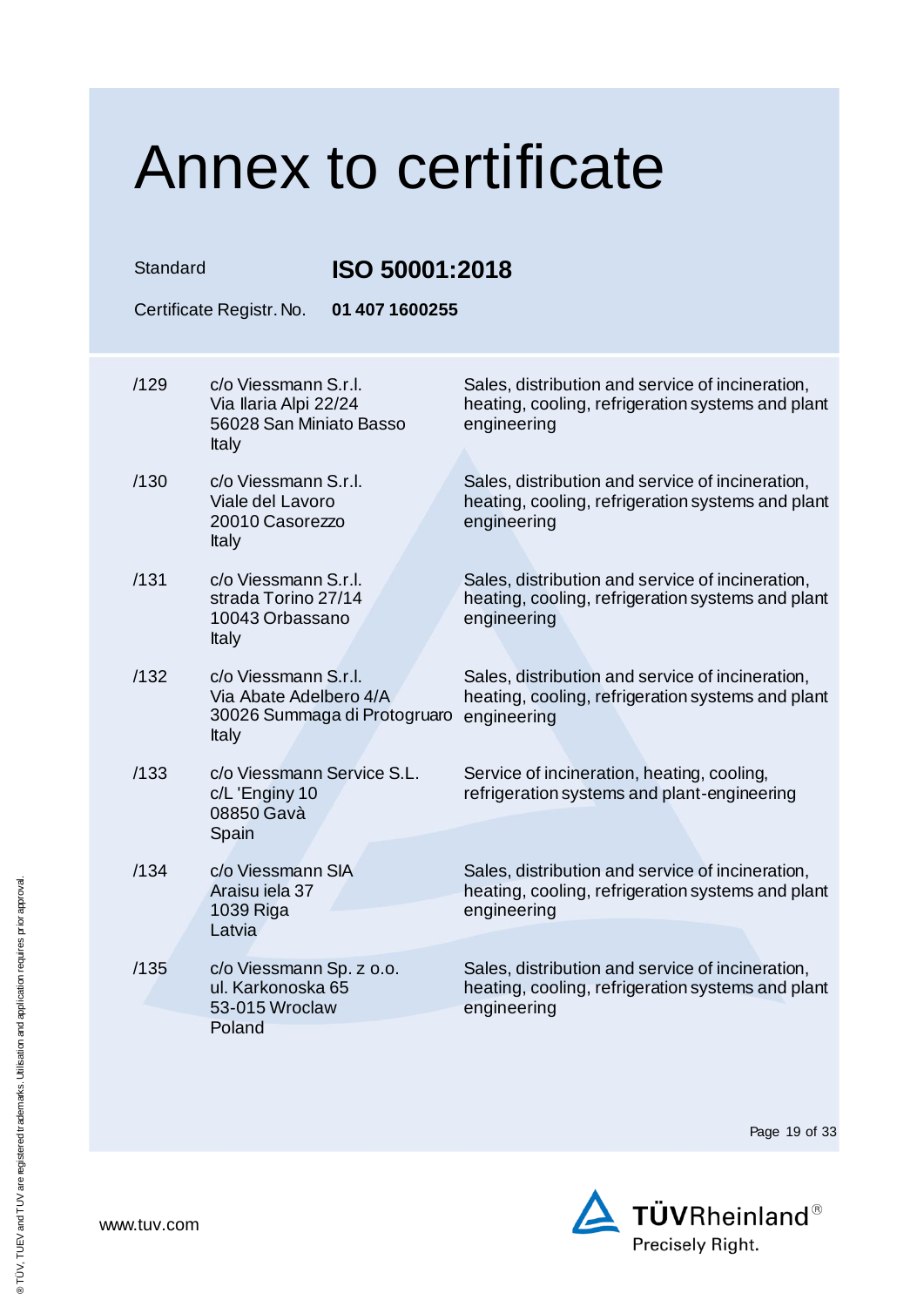| Standard |                                                                                             | ISO 50001:2018              |                                                                                                                      |  |
|----------|---------------------------------------------------------------------------------------------|-----------------------------|----------------------------------------------------------------------------------------------------------------------|--|
|          | Certificate Registr. No.                                                                    |                             | 01 407 1600255                                                                                                       |  |
| /136     | c/o Viessmann Sp. z o.o.<br>ul. Gen. Zietka 126<br>41-400 Myslowice<br>Poland               |                             | Sales, distribution and service of incineration,<br>heating, cooling, refrigeration systems and plant<br>engineering |  |
| /137     | c/o Viessmann Sp. z o.o.<br>ul. Poznanska 181<br>Poland                                     | 62-052 Komorniki k/Poznania | Sales, distribution and service of incineration,<br>heating, cooling, refrigeration systems and plant<br>engineering |  |
| /138     | c/o Viessmann Sp. z o.o.<br>Rusocin Street, Dekarska 16<br>83-000 Pruszcz Gdanski<br>Poland |                             | Sales, distribution and service of incineration,<br>heating, cooling, refrigeration systems and plant<br>engineering |  |
| /139     | c/o Viessmann Sp. z o.o.<br>ul. Pulawska 41<br>05-500 Piaseczno<br>Poland                   |                             | Sales, distribution and service of incineration,<br>heating, cooling, refrigeration systems and plant<br>engineering |  |
| /140     | c/o Viessmann SRL<br>Str. Republicii, Nr. 188<br>600303 Bacau<br>Romania                    |                             | Sales, distribution and service of incineration,<br>heating, cooling, refrigeration systems and plant<br>engineering |  |
| /141     | c/o Viessmann SRL<br>Str. Av. Mircea Zorileanu 19<br>012055 Bucuresti<br>Romania            |                             | Sales, distribution and service of incineration,<br>heating, cooling, refrigeration systems and plant<br>engineering |  |
| /142     | c/o Viessmann SRL<br>Str. Rene Descartes, Nr. 36<br>400486 Cluj-Napoca<br>Romania           |                             | Sales, distribution and service of incineration,<br>heating, cooling, refrigeration systems and plant<br>engineering |  |

Page 20 of 33

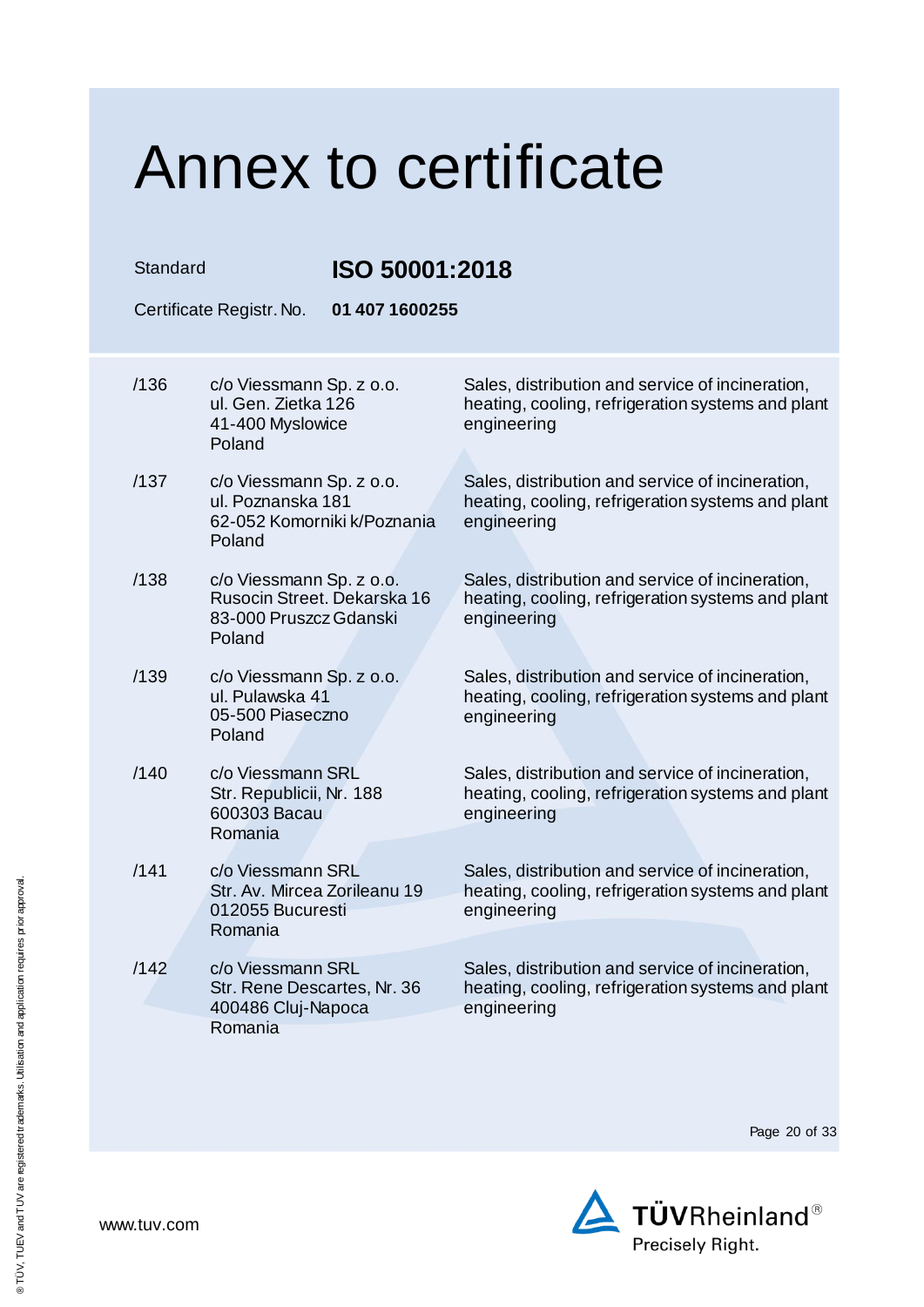Standard **ISO 50001:2018**

Certificate Registr. No. **01 407 1600255**

| /143 | c/o Viessmann SRL<br>DN1 km174+941 Nr. 2<br>507075 Ghimbav, Brasov<br>Romania                    | Sales, distribution and service of incineration,<br>heating, cooling, refrigeration systems and plant<br>engineering |
|------|--------------------------------------------------------------------------------------------------|----------------------------------------------------------------------------------------------------------------------|
| /144 | c/o Viessmann Systemy<br>Chłodnicze<br>al. Jerozolimskie 146D<br>02-305 Warszawa<br>Poland       | Sales, distribution and service of incineration,<br>heating, cooling, refrigeration systems and plant<br>engineering |
| /145 | c/o Viessmann Technique<br>du Froid S.à.r.l.<br>Zone Industrielle<br>57380 Faulquemont<br>France | Sales, distribution and service of incineration,<br>heating, cooling, refrigeration systems and plant<br>engineering |
| /146 | c/o Viessmann UAB<br>Gelezinio Vilko g. 6b<br>03150 Vilnius<br>Lithuania                         | Sales, distribution and service of incineration,<br>heating, cooling, refrigeration systems and plant<br>engineering |
| /147 | c/o Viessmann Värmeteknik AB<br>Skalholtsgatan 9<br><b>SE-164 40 Kista</b><br>Sweden             | Sales, distribution and service of incineration,<br>heating, cooling, refrigeration systems and plant<br>engineering |
| /148 | c/o Viessmann, spol. s r.o.<br>Plzenská 189<br>252 18 Chrástány<br><b>Czech Republic</b>         | Sales, distribution and service of incineration,<br>heating, cooling, refrigeration systems and plant<br>engineering |
| /149 | c/o Viessmann, spol. s r.o.<br>Slavoninská 61 A<br>779 00 Olomouc<br><b>Czech Republic</b>       | Sales, distribution and service of incineration,<br>heating, cooling, refrigeration systems and plant<br>engineering |

Page 21 of 33

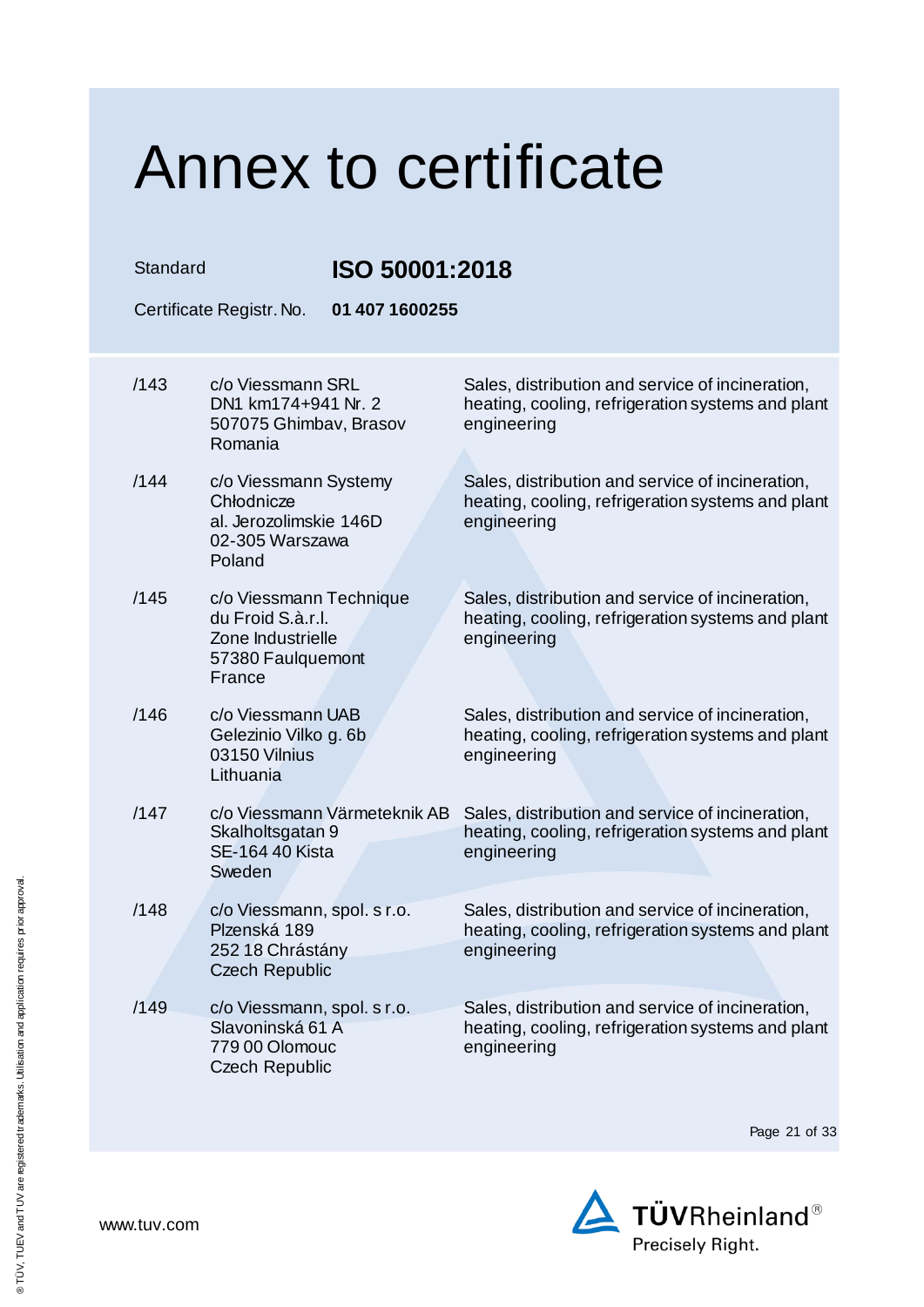### Annex to certificate Standard **ISO 50001:2018** Certificate Registr. No. **01 407 1600255** /150 c/o Vito Ventures Management Holding company organization, administration GmbH Ludwigstr. 8 80539 München Germany and service /151 c/o AC NAWARO Kodersdorf Biogasanalgen GmbH & Co. KG planning, assembly, distribution, operation of Am Sandberg 2 02923 Kodersdorf Germany Development, planning, construction, project biogas plants and or industrial plants /152 c/o BIO Energie Europark **GmbH** Viessmannstr. 1 35108 Allendorf Germany Holding company organization, administration and service /153 c/o Bio-Energie Allendorf GmbH Service of incineration, heating, cooling, Viessmannstr. 1 35108 Allendorf **Germany** refrigeration systems and plant-engineering /154 c/o Bioenergie Reichersbeuern GmbH Am Kranzer 7 83677 Reichersbeuern **Germany** Development, planning, construction, project planning, assembly, distribution, operation of biogas plants and or industrial plants /155 c/o BioFerm GmbH Bayernwerk 8 92421 Schwandorf Germany Holding company organization, administration and service

Page 22 of 33



www.tuv.com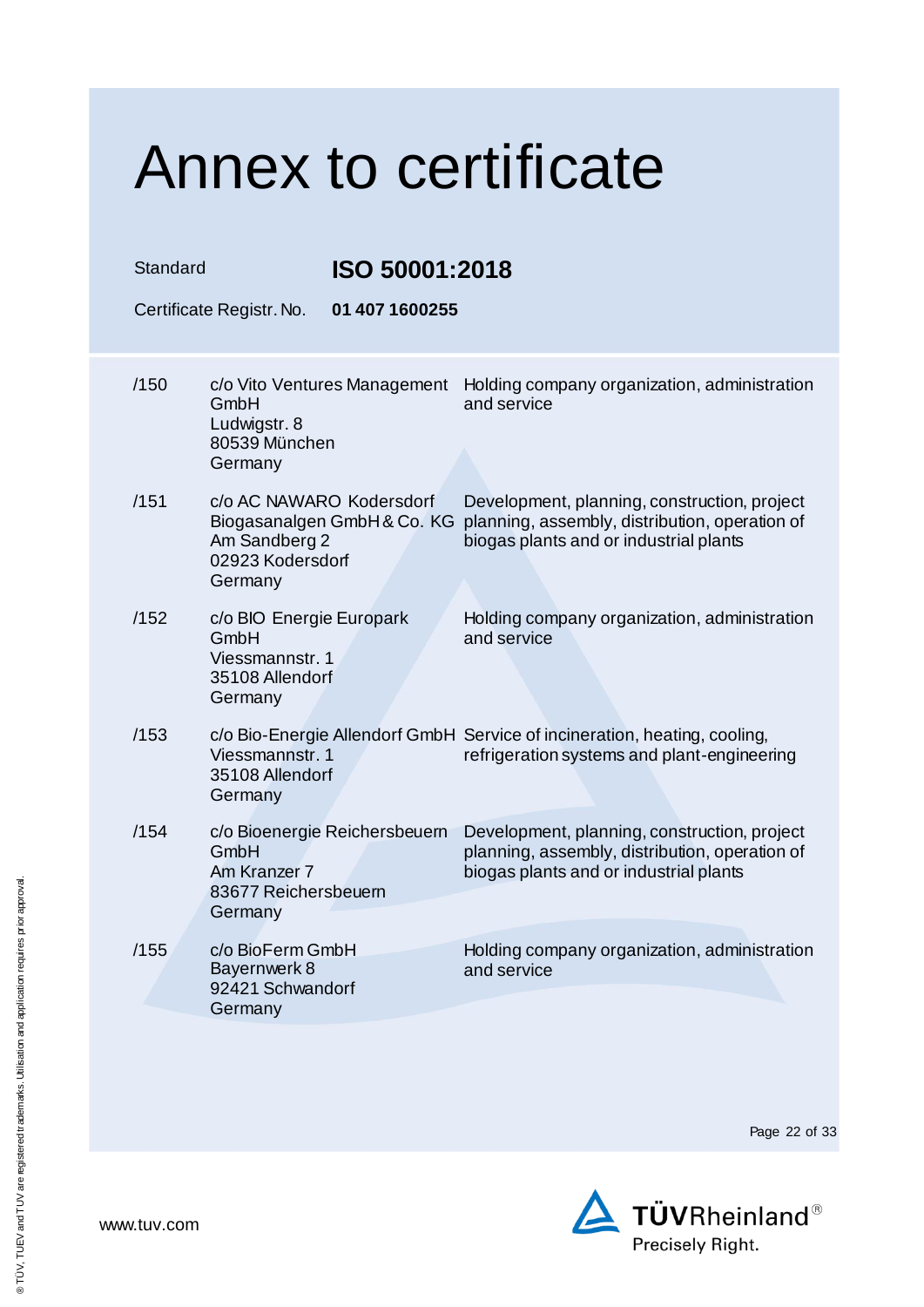| Standard<br>ISO 50001:2018<br>Certificate Registr. No.<br>01 407 1600255 |                                                                                              |                                                                                                                      |
|--------------------------------------------------------------------------|----------------------------------------------------------------------------------------------|----------------------------------------------------------------------------------------------------------------------|
| /156                                                                     | c/o Biogas<br>Vermögensverwaltungs GmbH<br>Viessmannstr, 1<br>35108 Allendorf<br>Germany     | Holding company organization, administration<br>and service                                                          |
| /157                                                                     | c/o Deevio GmbH<br>Viessmannstr, 1<br>35108 Allendorf<br>Germany                             | Holding company organization, administration<br>and service                                                          |
| /158                                                                     | c/o Digital Energy Solutions<br>GmbH & Co. KG<br>Leopoldstr. 244<br>80807 München<br>Germany | Holding company organization, administration<br>and service                                                          |
| /159                                                                     | c/o Etanomics Italia srl<br>Piazzale Biancamano 8<br><b>29121 Milano</b><br><b>Italy</b>     | Service of incineration, heating, cooling,<br>refrigeration systems and plant-engineering                            |
| /160                                                                     | c/o Etherma Holding GmbH<br>Landesstr, 16<br>5302 Henndorf am Wallersee<br>Austria           | Holding company organization, administration<br>and service                                                          |
| /161                                                                     | c/o Etherma Elektrowärme<br>GmbH<br>Landesstr, 16<br>5302 Henndorf am Wallersee<br>Austria   | Sales, distribution and service of incineration,<br>heating, cooling, refrigeration systems and plant<br>engineering |
|                                                                          |                                                                                              |                                                                                                                      |

Page 23 of 33

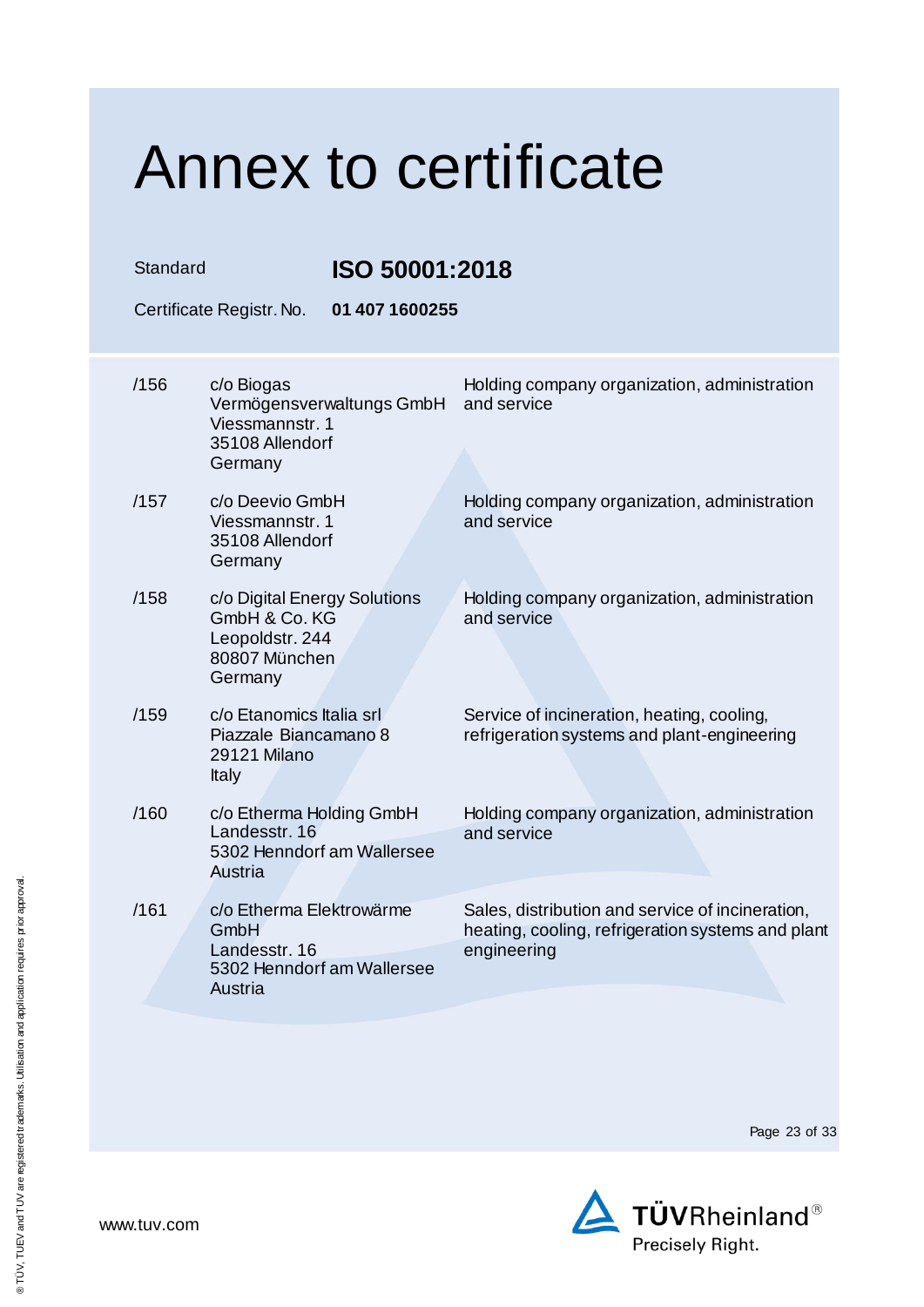| Standard | Certificate Registr. No.                                                            | <b>ISO 50001:2018</b><br>01 407 1600255                                                                              |  |
|----------|-------------------------------------------------------------------------------------|----------------------------------------------------------------------------------------------------------------------|--|
| /162     | c/o Etherma Deutschland<br>GmbH<br>Bahnhofstr. 40<br>48599 Gronau<br>Germany        | Sales, distribution and service of incineration,<br>heating, cooling, refrigeration systems and plant<br>engineering |  |
| /163     | c/o ithinx GmbH<br>Philosophenweg 31-33<br>47051 Duisburg<br>Germany                | Holding company organization, administration<br>and service                                                          |  |
| /164     | c/o Jowitherm Nederland B.V.<br>Robijnstraat 6<br>7554 TB HENGELO OV<br>Netherlands | Sales, distribution and service of incineration,<br>heating, cooling, refrigeration systems and plant<br>engineering |  |
| /165     | c/o Kupfer Software GmbH<br>Tempelhofer Ufer 1<br><b>10961 Berlin</b><br>Germany    | Holding company organization, administration<br>and service                                                          |  |
| /166     | c/o MicrobEnergy GmbH<br>Viessmannstr, 1<br>35108 Allendorf<br>Germany              | Service of incineration, heating, cooling,<br>refrigeration systems and plant-engineering                            |  |
| /169     | c/o Nuove Energie s.r.l.<br>Via Brennero 56<br>37026 Balconi di Pescantina<br>Italy | Sales, distribution and service of incineration,<br>heating, cooling, refrigeration systems and plant<br>engineering |  |
| /170     | c/o Oy Mareno Butik AB<br>c/o Norpe Oy, PI 24<br>06151 Porvoo<br>Finland            | Holding company organization, administration<br>and service                                                          |  |

Page 24 of 33

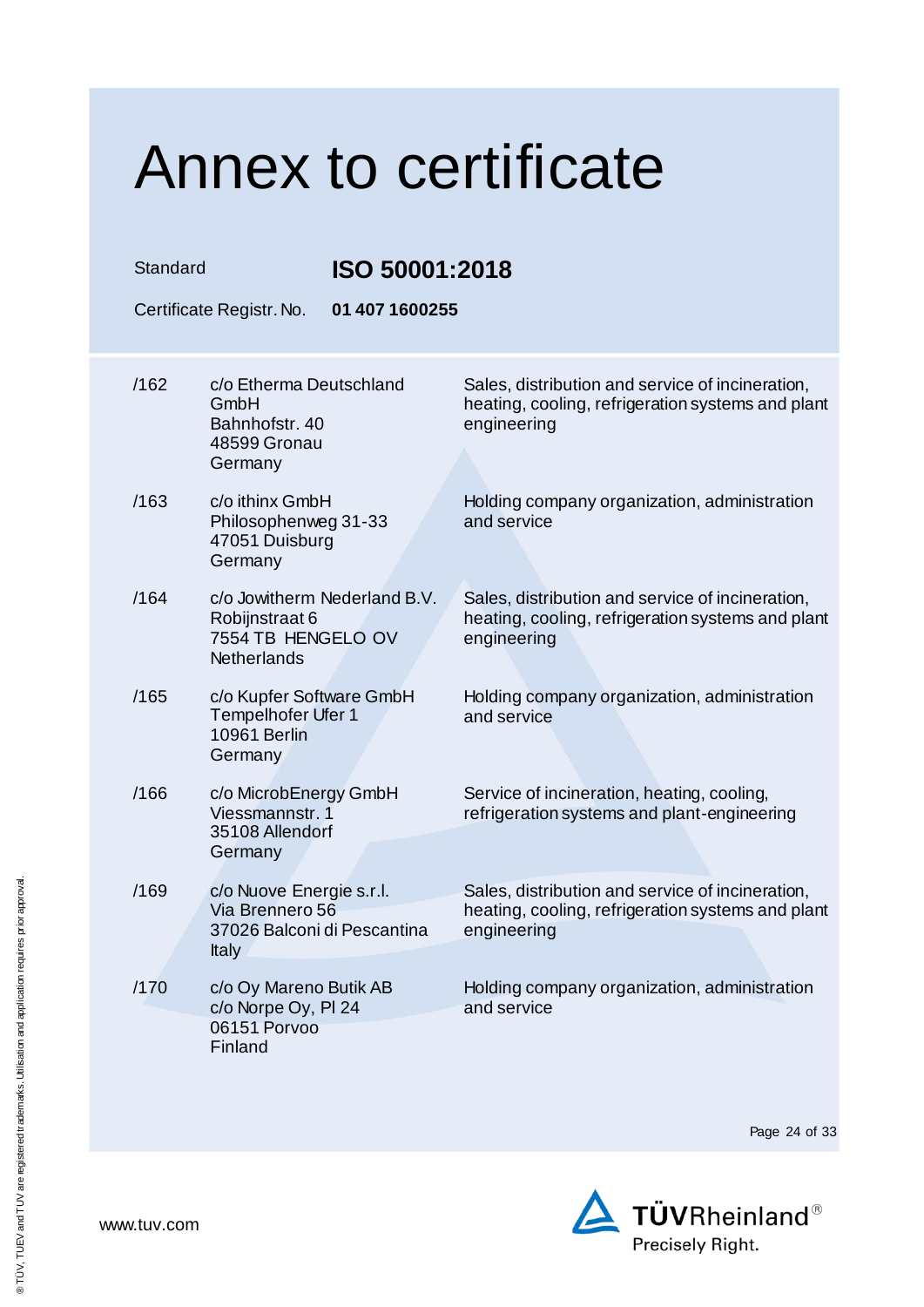| Standard | Certificate Registr. No.                                                                                       | <b>ISO 50001:2018</b><br>01 407 1600255                                                                                                        |  |
|----------|----------------------------------------------------------------------------------------------------------------|------------------------------------------------------------------------------------------------------------------------------------------------|--|
| /171     | c/o PSV Projekt Service and<br>Value S.r.l.<br>Via Vigonevese 50/D<br>35127 Padova<br>Italy                    | Design, production and trade of electronic and<br>electromechanical devices suited for safety and<br>control of burners and burning appliances |  |
| /172     | c/o Schmack Biogas GmbH<br>Bayernwerk 8<br>92421 Schwandorf<br>Germany                                         | Sales, distribution and service of incineration,<br>heating, cooling, refrigeration systems and plant<br>engineering                           |  |
| /173     | c/o Schmack Biogas UK Ltd.<br>30 Hortonwood<br><b>Telford</b><br>Shropshire<br>TF17YP<br><b>United Kingdom</b> | Development, planning, construction, project<br>planning, assembly, distribution, operation of<br>biogas plants and or industrial plants       |  |
| /176     | c/o Snuk GmbH<br>Tempelhofer Ufer 1<br><b>10961 Berlin</b><br>Germany                                          | Holding company organization, administration<br>and service                                                                                    |  |
| /177     | c/o Viessmann Besitz und<br>Verwaltungs<br>GmbH<br>Im Birkenried 1<br>35088 Battenberg<br>Germany              | Holding company organization, administration<br>and service                                                                                    |  |
| /178     | c/o Viessmann Biogas<br>Beteilgungs<br>GmbH & Co KG<br>Viessmannstr. 1<br>35108 Allendorf<br>Germany           | Holding company organization, administration<br>and service                                                                                    |  |

Page 25 of 33

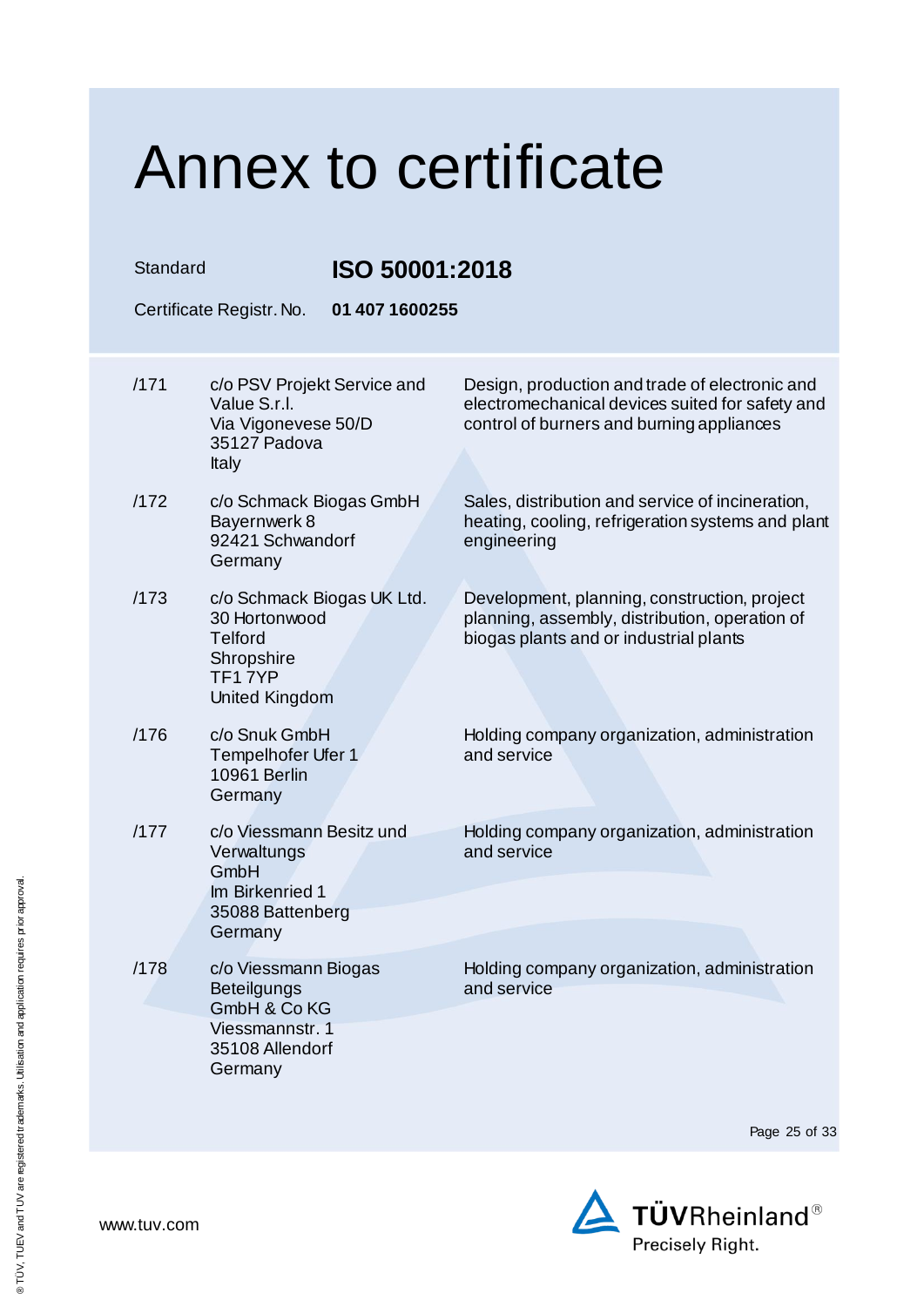| Standard<br>Certificate Registr. No. |                                                                                                             | <b>ISO 50001:2018</b><br>01 407 1600255 |                                                                                                                      |
|--------------------------------------|-------------------------------------------------------------------------------------------------------------|-----------------------------------------|----------------------------------------------------------------------------------------------------------------------|
| /179                                 | c/o Viessmann Biogas<br>Komplementär GmbH<br>Viessmannstr. 1<br>35108 Allendorf<br>Germany                  |                                         | Holding company organization, administration<br>and service                                                          |
| /181                                 | Viessmannstr. 1<br>35108 Allendorf<br>Germany                                                               | c/o Viessmann Biomasse KG               | Holding company organization, administration<br>and service                                                          |
| /182                                 | c/o Viessmann Holding<br>International<br>Im Birkenried 1<br>35088 Battenberg<br>Germany                    | Beteiligungs GmbH & Co. KG              | Holding company organization, administration<br>and service                                                          |
| /183                                 | c/o Viessmann Holding<br><b>International GmbH</b><br>Im Birkenried 1<br>35088 Battenberg<br>Germany        |                                         | Holding company organization, administration<br>and service                                                          |
| /184                                 | c/o Viessmann Holding<br>International<br>Verwaltungs GmbH<br>Viessmannstr, 1<br>35108 Allendorf<br>Germany |                                         | Holding company organization, administration<br>and service                                                          |
| /186                                 | c/o Viessmann Industrial<br><b>Solutions GmbH</b><br>Viessmannstr. 1<br>35108 Allendorf<br>Germany          |                                         | Sales, distribution and service of incineration,<br>heating, cooling, refrigeration systems and plant<br>engineering |

Page 26 of 33

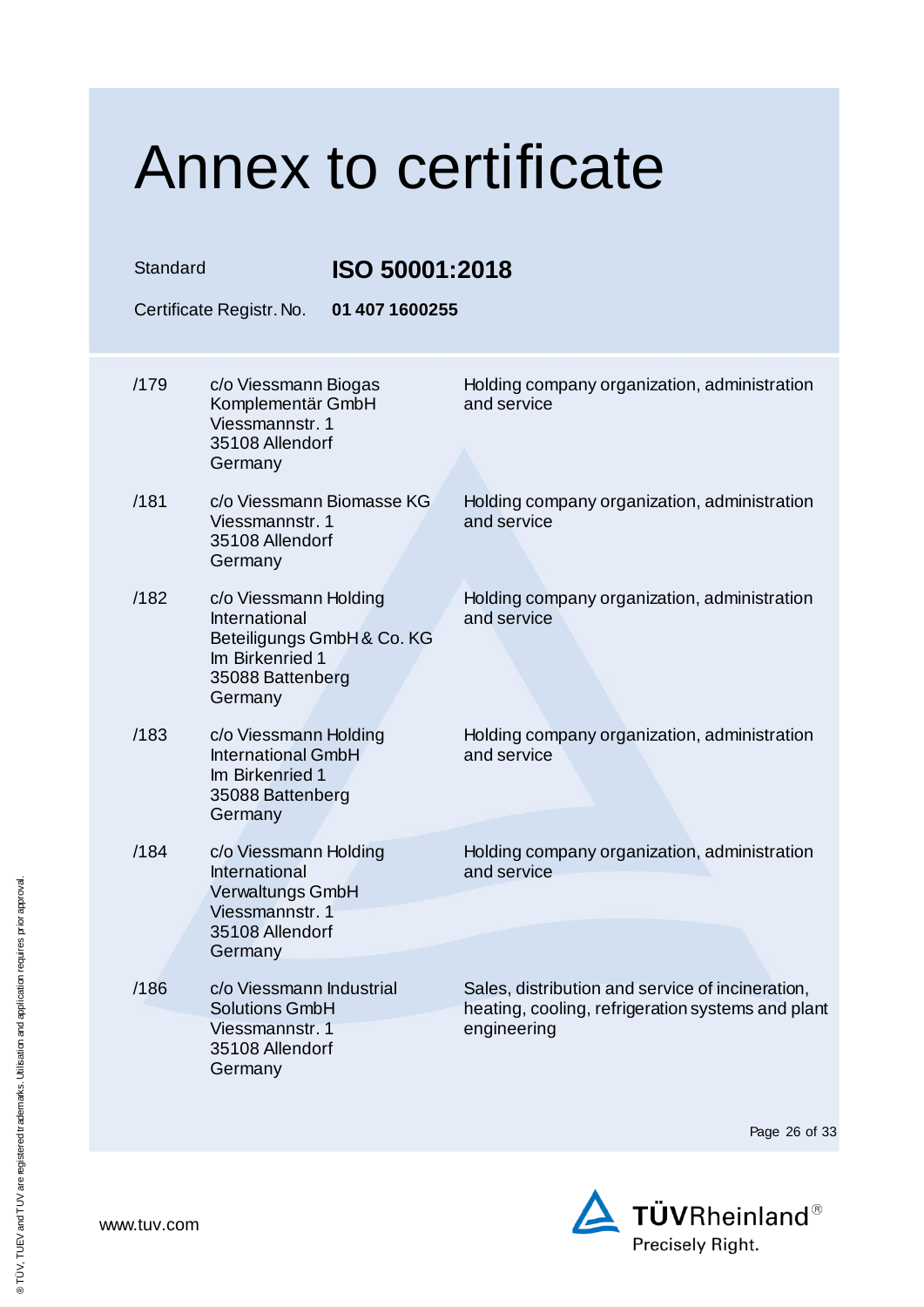| Standard | ISO 50001:2018<br>01 407 1600255<br>Certificate Registr. No.                                                                     |                                                                                                                                          |
|----------|----------------------------------------------------------------------------------------------------------------------------------|------------------------------------------------------------------------------------------------------------------------------------------|
| /187     | c/o Viessmann Kältetechnik<br>Deutschland<br>Vertriebs GmbH & Co. KG<br>Rheinallee 205<br>55120 Mainz<br>Germany                 | Production, development, planning,<br>engineering, assembly, repair and distribution of<br>refrigeration-engineering and cooling systems |
| /188     | c/o Viessmann<br>Kylmäjärjestelmät Oy<br>Teollisuustie 7<br>06150 Porvoo<br>Finland                                              | Production, development, planning,<br>engineering, assembly, repair and distribution of<br>refrigeration-engineering and cooling systems |
| /189     | c/o Viessmann<br>Kylmäjärjestelmät Oy<br>Åkerlundinkatu 2 A 3<br>33100 Tampere<br>Finland                                        | Production, development, planning,<br>engineering, assembly, repair and distribution of<br>refrigeration-engineering and cooling systems |
| /190     | c/o Viessmann Real Estate<br><b>Verwaltungs GmbH</b><br>Im Birkenried 1<br>35088 Battenberg (Eder)<br>Germany                    | Holding company organization, administration<br>and service                                                                              |
| /191     | c/o Viessmann Refrigeration<br>Solution Benelux B.V.<br>Nijverheidsweg-Noord 60 - 63<br>3812 PM Ammerfoort<br><b>Netherlands</b> | Sales, distribution and service of incineration,<br>heating, cooling, refrigeration systems and plant<br>engineering                     |

Page 27 of 33

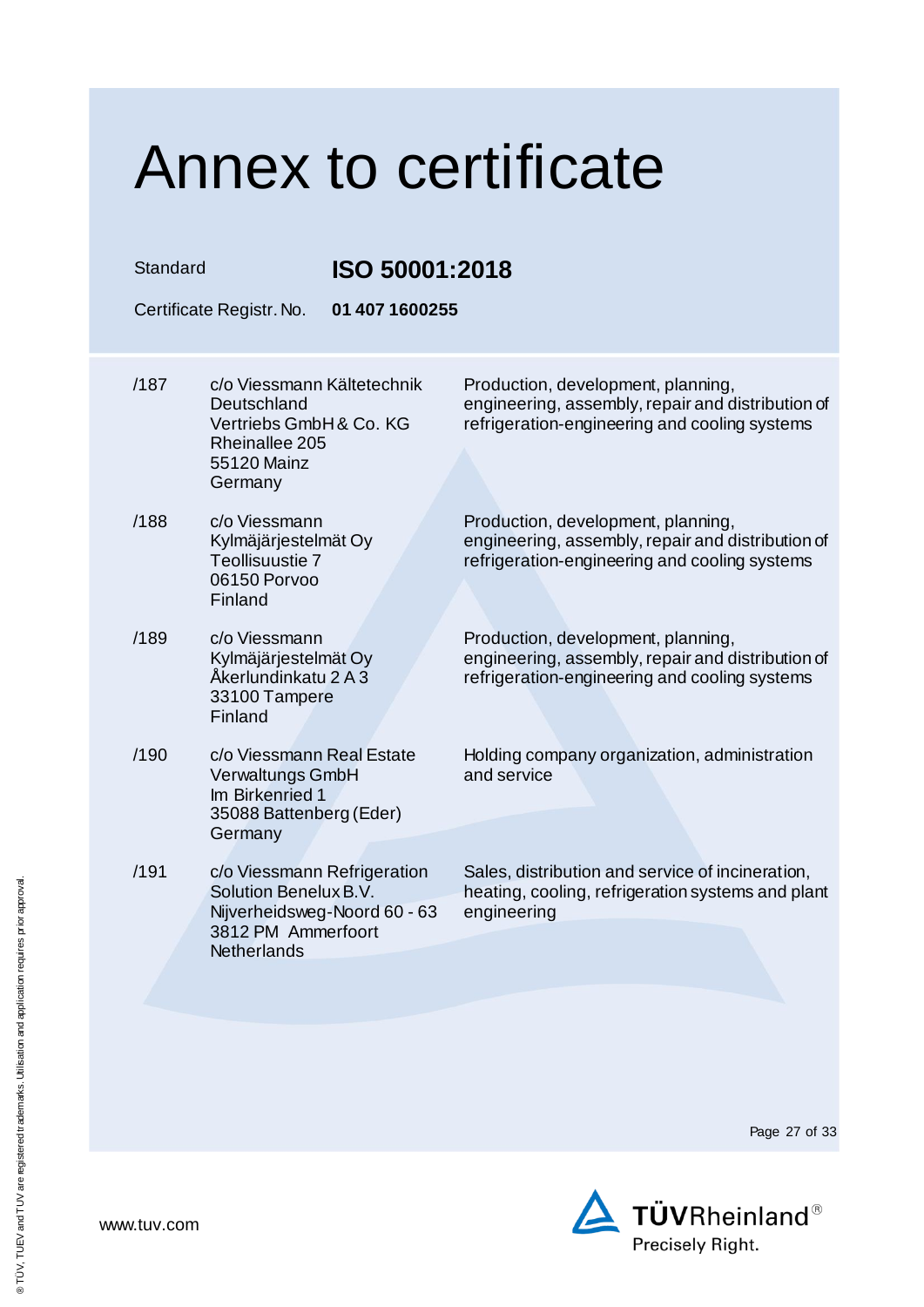| Standard | Certificate Registr. No.                                                                                 | ISO 50001:2018<br>01 407 1600255                                                                                     |  |
|----------|----------------------------------------------------------------------------------------------------------|----------------------------------------------------------------------------------------------------------------------|--|
| /192     | c/o Viessmann Refrigeration<br><b>Solutions</b><br>GmbH<br>Viessmannstr. 1<br>35108 Allendorf<br>Germany | Sales, distribution and service of incineration,<br>heating, cooling, refrigeration systems and plant<br>engineering |  |
| /193     | c/o Viessmann Refrigeration<br>Solutions<br>Viessmannstr. 1<br>35108 Allendorf<br>Germany                | Sales, distribution and service of incineration,<br>heating, cooling, refrigeration systems and plant<br>engineering |  |
| /194     | c/o Viessmann S.r.l.<br>SP 43 Mezzina<br>63100 Ascoli Piceno<br>Italy                                    | Sales, distribution and service of incineration,<br>heating, cooling, refrigeration systems and plant<br>engineering |  |
| /197     | c/o Viessmann Group GmbH &<br>Co. KG<br>Knausche Str. 1<br>04600 Altenburg<br>Germany                    | Logistics and shipping                                                                                               |  |
| /198     | c/o Viessmann Group GmbH &<br>Co. KG<br>Ringstr. 18<br>35108 Allendorf (Eder)<br>Germany                 | Logistics and shipping                                                                                               |  |
| /199     | c/o Viessmann Workforce<br>GmbH<br>Viessmannstr. 1<br>35108 Allendorf (Eder)<br>Germany                  | Holding company organization, administration<br>and service                                                          |  |

Page 28 of 33

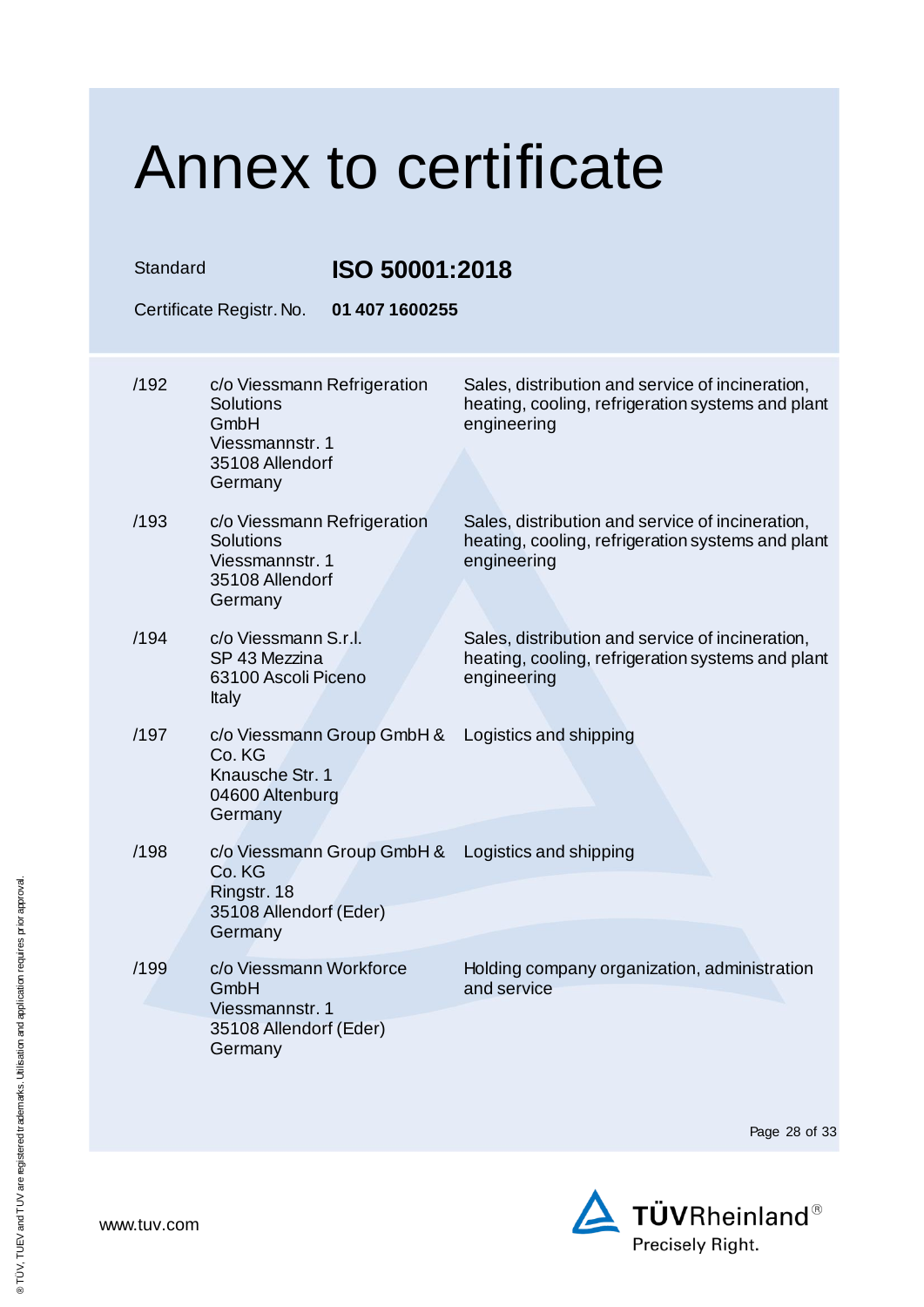| Standard | Certificate Registr. No.                                                                 | ISO 50001:2018<br>01 407 1600255                                                           |  |
|----------|------------------------------------------------------------------------------------------|--------------------------------------------------------------------------------------------|--|
| /200     | c/o Vito One GmbH<br>Bavariaring 26<br>80336 München<br>Germany                          | Holding company organization, administration<br>and service                                |  |
| /201     | c/o VITO Ventures Fonds I<br>GmbH & Co KG<br>Hildegardstr. 8<br>80539 München<br>Germany | Holding company organization, administration<br>and service                                |  |
| /202     | c/o Vito Ventures Verwaltungs<br>GmbH<br>Bavariaring 26<br>80336 München<br>Germany      | Holding company organization, administration<br>and service                                |  |
| /203     | c/o VV Beratungs GmbH<br>Viessmannstr. 1<br>35108 Allendorf<br>Germany                   | Holding company organization, administration<br>and service                                |  |
| /204     | c/o WATTx Invest GmbH<br>Viessmannstr, 1<br>35108 Allendorf<br>Germany                   | Holding company organization, administration<br>and service                                |  |
| /206     | Verwaltungs GmbH<br>Viessmannstr. 1<br>35108 Allendorf (Eder)<br>Germany                 | c/o Viessmann erste Investment Holding company organization, administration<br>and service |  |

Page 29 of 33

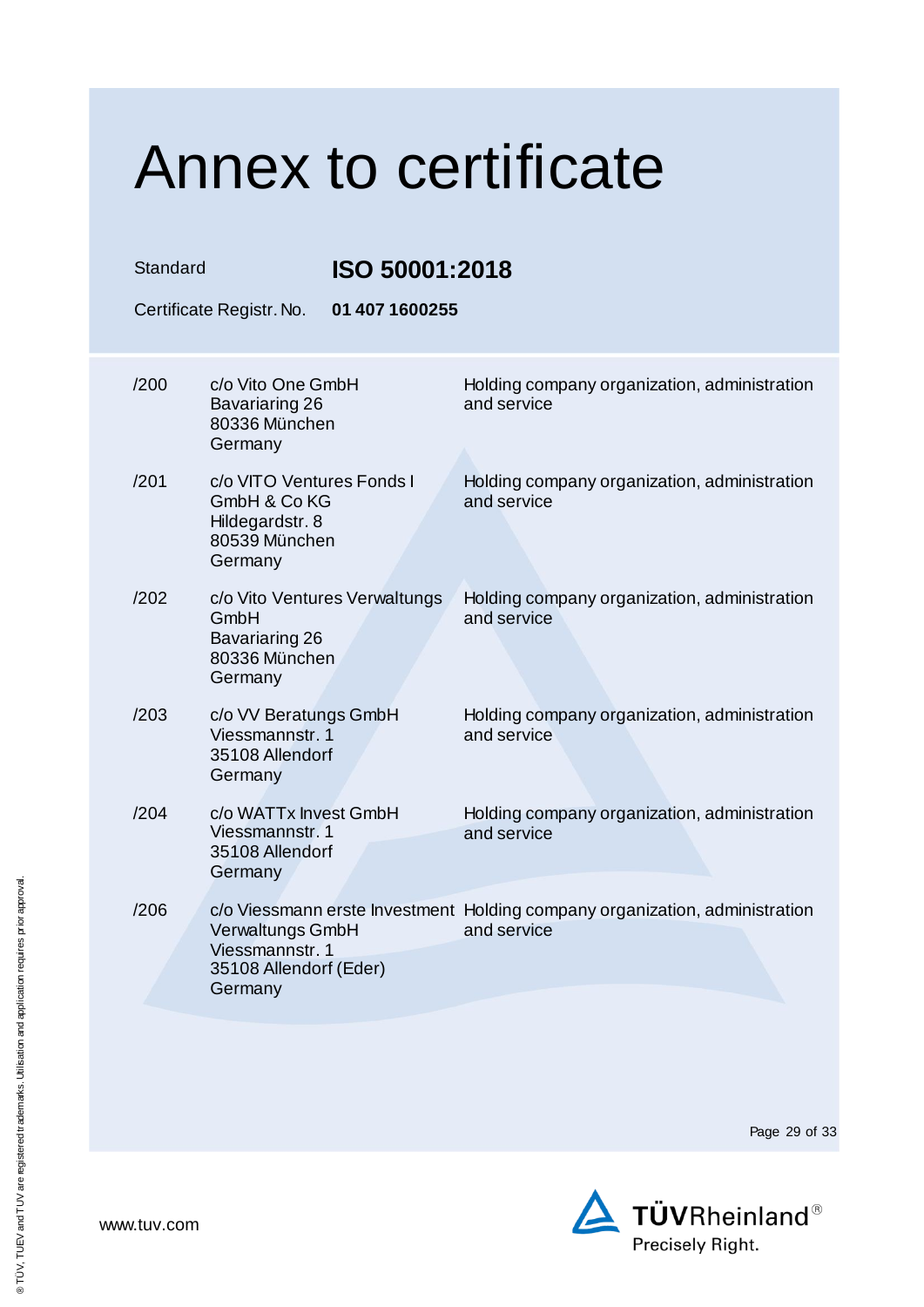| <b>Annex to certificate</b> |                                                                                                             |                                                                                             |  |  |
|-----------------------------|-------------------------------------------------------------------------------------------------------------|---------------------------------------------------------------------------------------------|--|--|
| Standard                    | ISO 50001:2018                                                                                              |                                                                                             |  |  |
|                             | Certificate Registr. No.<br>01 407 1600255                                                                  |                                                                                             |  |  |
| /207                        | c/o Viessmann erste<br>Investment GmbH & Co. KG<br>Viessmannstr. 1<br>35108 Allendorf (Eder)<br>Germany     | Holding company organization, administration<br>and service                                 |  |  |
| /208                        | c/o Viessmann Aviation GmbH<br>Viessmannstr, 18<br>35108 Allendorf<br>Germany                               | Holding company organization, administration<br>and service                                 |  |  |
| /209                        | c/o Viessmann Investment<br>GmbH<br>Viessmannstr. 1<br>35108 Allendorf<br>Germany                           | Holding company organization, administration<br>and service                                 |  |  |
| /210                        | Viessmannstr.<br>35108 Allendorf (Eder)<br>Germany                                                          | c/o Schmack BioEnergie GmbH Holding company organization, administration<br>and service     |  |  |
| /211                        | c/o Viessmann zweite<br>Investment<br>GmbH & Co. KG<br>Viessmannstr. 1<br>35108 Allendorf (Eder)<br>Germany | Holding company organization, administration<br>and service                                 |  |  |
| /212                        | GmbH & Co. KG<br>Viessmannstr.<br>35108 Allendorf (Eder)                                                    | c/o Viessmann dritte Investment Holding company organization, administration<br>and service |  |  |
|                             | Germany                                                                                                     |                                                                                             |  |  |

Page 30 of 33

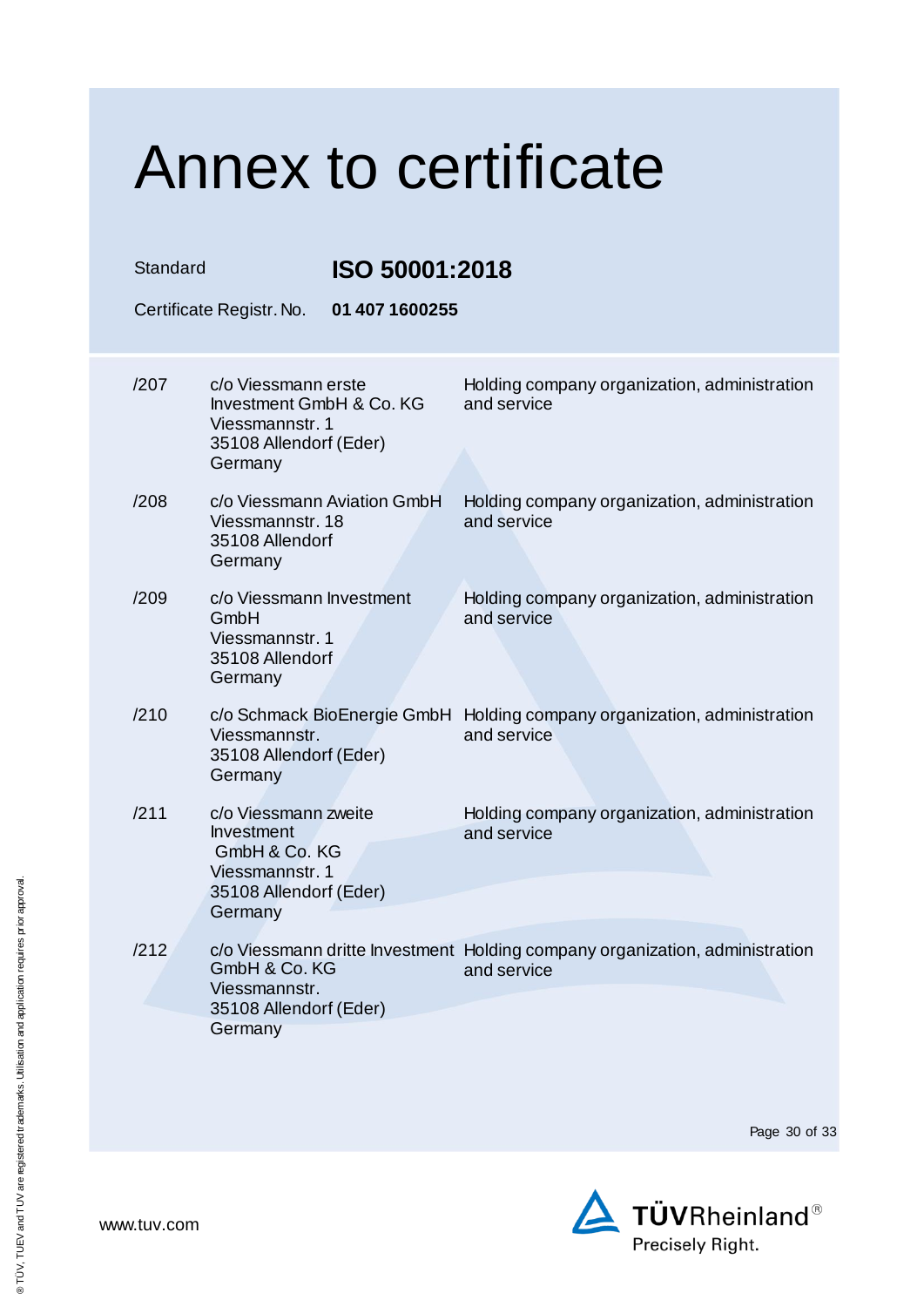| Standard<br>Certificate Registr. No. |                                                                                                                        | ISO 50001:2018<br>01 407 1600255 |                                                                                             |  |
|--------------------------------------|------------------------------------------------------------------------------------------------------------------------|----------------------------------|---------------------------------------------------------------------------------------------|--|
| /213                                 | c/o Viessmann vierte<br>Investment<br>GmbH & Co. KG<br>Viessmannstr.<br>35108 Allendorf<br>Germany                     |                                  | Holding company organization, administration<br>and service                                 |  |
| /214                                 | c/o Viessmann zehnte<br>Investment Verwaltungs GmbH<br>Viessmannstr, 1<br>35108 Allendorf (Eder)<br>Germany            |                                  | Holding company organization, administration<br>and service                                 |  |
| /215                                 | c/o Viessmann zweite<br><b>Investment Verwaltungs</b><br>GmbH<br>Viessmannstr.<br>35108 Allendorf (Eder)<br>Germany    |                                  | Holding company organization, administration<br>and service                                 |  |
| /216                                 | Verwaltungs<br>GmbH<br>Viessmannstr. 18<br>35108 Allendorf (Eder)<br>Germany                                           |                                  | c/o Viessmann dritte Investment Holding company organization, administration<br>and service |  |
| /217                                 | c/o Viessmann vierte<br><b>Investment Verwaltungs</b><br>GmbH<br>Viessmannstr, 18<br>35108 Allendorf (Eder)<br>Germany |                                  | Holding company organization, administration<br>and service                                 |  |

Page 31 of 33

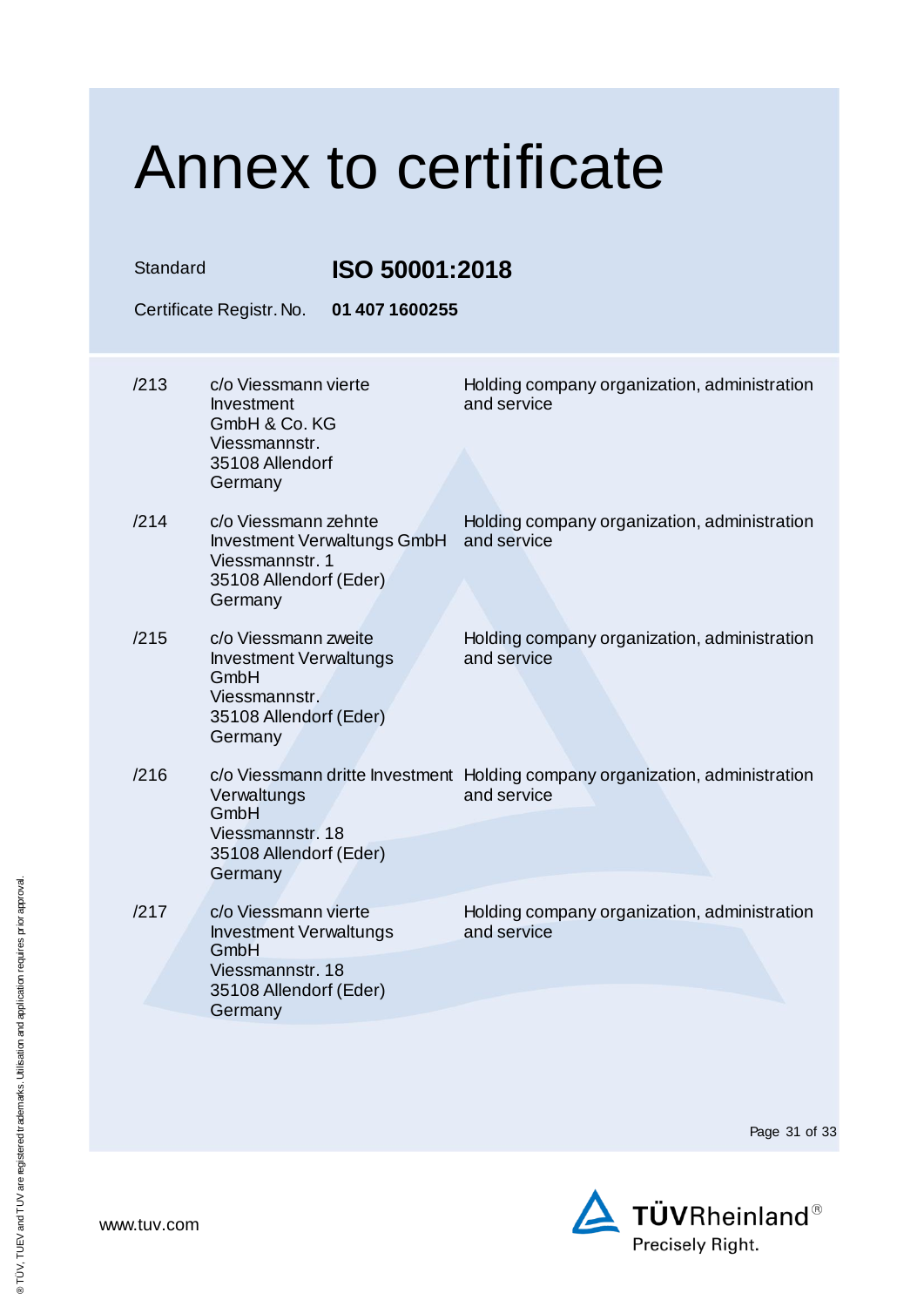| Standard | Certificate Registr. No.                                                                                              | ISO 50001:2018<br>01 407 1600255                            |  |  |
|----------|-----------------------------------------------------------------------------------------------------------------------|-------------------------------------------------------------|--|--|
| /218     | c/o Viessmann fünfte<br><b>Investment Verwaltungs</b><br>GmbH<br>Viessmannstr. 1<br>35108 Allendorf (Eder)<br>Germany | Holding company organization, administration<br>and service |  |  |
| /219     | c/o Viessmann sechste<br><b>Investment Verwaltungs</b><br>GmbH<br>Viessmannstr.<br>35108 Allendorf<br>Germany         | Holding company organization, administration<br>and service |  |  |
| /220     | c/o Viessmann siebte<br>Investment<br>Verwaltungs GmbH<br>Viessmannstr.<br>90765 Allendorf<br>Germany                 | Holding company organization, administration<br>and service |  |  |
| 1221     | c/o Viessmann achte<br><b>Investment Verwaltungs</b><br>GmbH<br>Viessmannstr. 1<br>35108 Allendorf (Eder)<br>Germany  | Holding company organization, administration<br>and service |  |  |
| /222     | c/o Viessmann neunte<br><b>Investment Verwaltungs</b><br>GmbH<br>Viessmannstr.<br>35108 Allendorf (Eder)<br>Germany   | Holding company organization, administration<br>and service |  |  |

Page 32 of 33